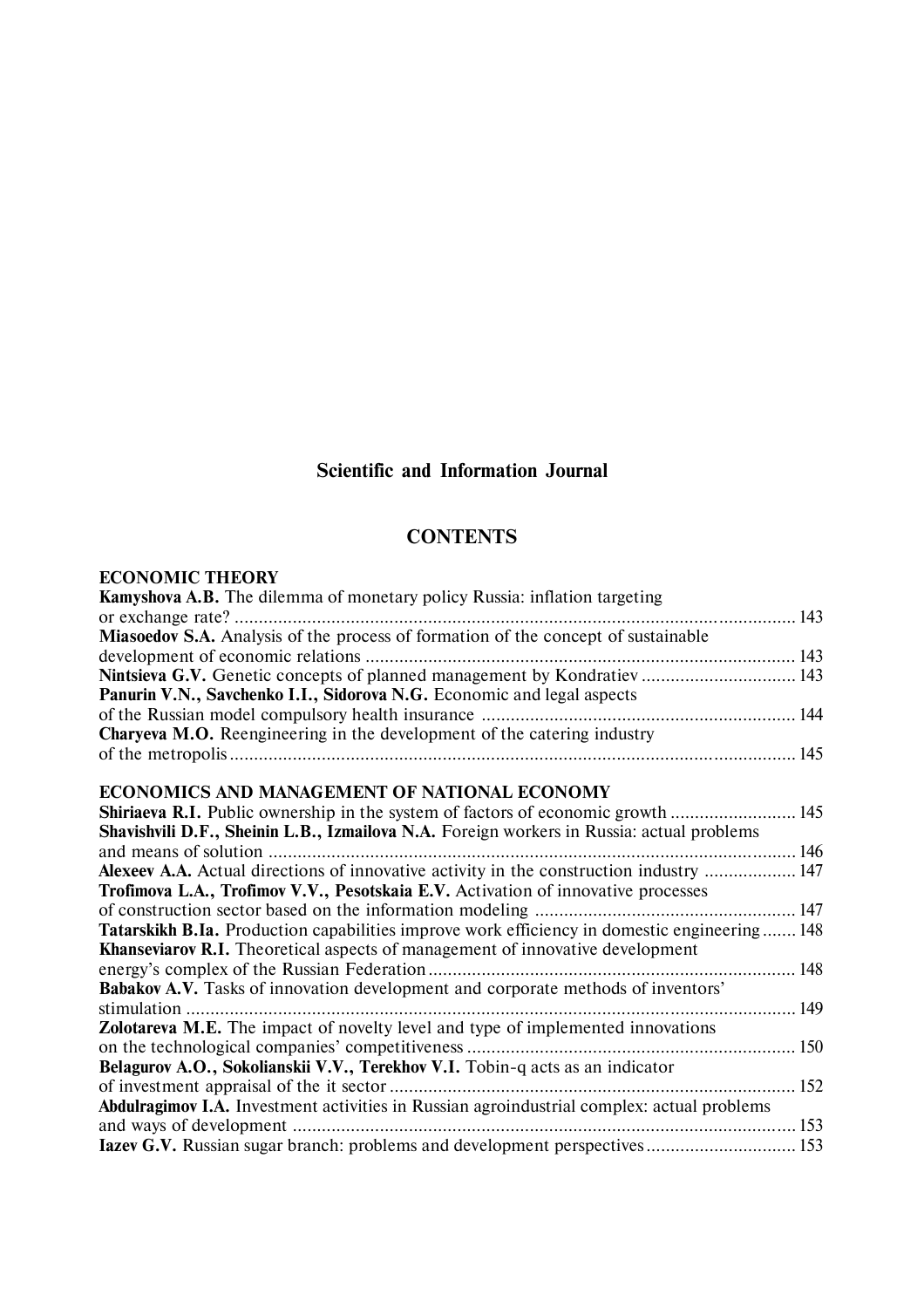| 142 English Version                                           | Economic<br><i>Sciences</i>                                                                                                                                                  | 4(137)<br>2016 |
|---------------------------------------------------------------|------------------------------------------------------------------------------------------------------------------------------------------------------------------------------|----------------|
|                                                               | <b>Shumetov V.G., Chistiakova M.K.</b> Financial indicators of agricultural production                                                                                       |                |
|                                                               | Golovko O.I. Organizational-economic mechanism for ensuring the innovative development                                                                                       |                |
|                                                               | Zubkov E.I. The functional basis of resource providing of public services production                                                                                         |                |
| FINANCE, MONEY CIRCULATION AND CREDIT<br><b>WORLD ECONOMY</b> | <b>Kankulova M.I.</b> Financial planning and forecasting in the system of social control  156                                                                                |                |
|                                                               | <b>Kirillov V.N., Solomonov A.P.</b> The role and strategic priorities of Russia in the world markets                                                                        |                |
|                                                               |                                                                                                                                                                              |                |
|                                                               | Atiukov I.G. Dynamics of commodity and regional structure of foreign trade                                                                                                   |                |
|                                                               |                                                                                                                                                                              |                |
|                                                               | Golodova J.G., Guliev O.F. Analysis of the possibilities for harmonizing the main elements<br>of the monetary policy of the EEU countries in the conditions of strengthening |                |
|                                                               |                                                                                                                                                                              |                |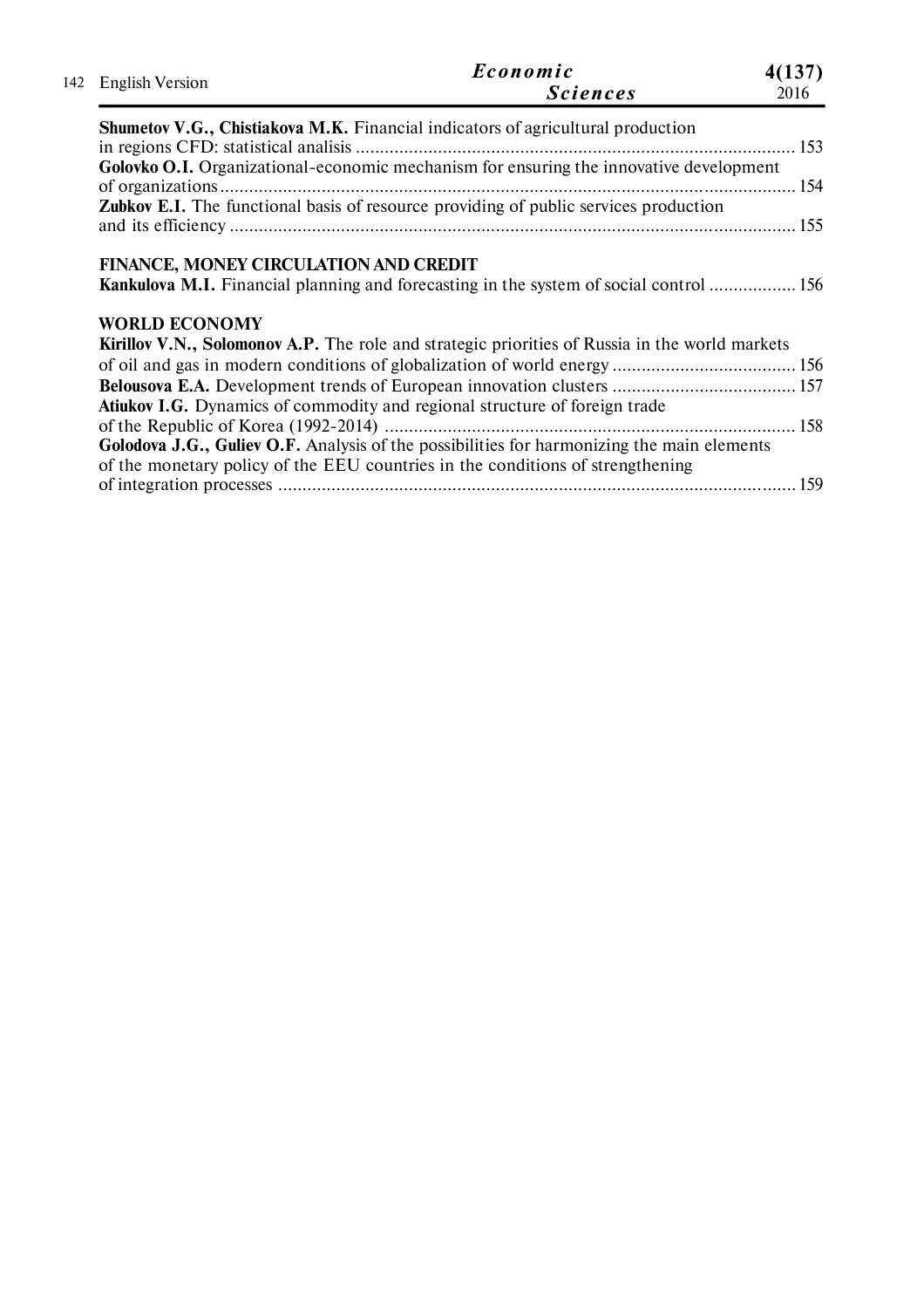# **ECONOMIC THEORY**

## **THE DILEMMA OF MONETARY POLICY RUSSIA: INFLATION TARGETING OR EXCHANGE RATE?**

© 2016 Kamyshova Anna Borisovna Doctor of Economics, Associate Professor, Professor of Сhair of General Economic Theory and the History of Economic Thought Saint-Petersburg State University of Economics 21, Sadovaya str., Saint-Petersburg, 191023, Russia E-mail: kamyshova76@mail.ru

Examines the pass-through effect on the effectiveness of monetary policy in a globalizing world in General and modern Russia in particular. Special attention is paid to analysis of influence on the magnitude of the pass-through effect the government's chosen exchange rate regime. In the article the substantiation of the effectiveness of monetary policy by the Bank of Russia in the pre-crisis period.

*Key words:* government regulation, optimal monetary policy, inflation targeting, pass-through effect.

### **ANALYSIS OF THE PROCESS OF FORMATION OF THE CONCEPT OF SUSTAINABLE DEVELOPMENT OF ECONOMIC RELATIONS**

© 2016 Miasoedov Sergei Alexandrovich Doctor of Economics, Associate Professor Far Eastern State Agrarian University 86, Polytechnic str., Blagoveshchensk, Amur region, 675000, Russia E-mail: myasoedov8@mail.ru

Issues of preservation for future generations of civilization finite resources of the biosphere acquire a wide public response and require adjustment of the course of development of economies of leading world countries, to change the fundamentals of the functioning of industrial economies.

*Key words:* sustainable development, the limits to growth, globalization growth, growth theory, economic development.

## **GENETIC CONCEPTS OF PLANNED MANAGEMENT BY KONDRATIEV**

© 2016 Nintsieva Galina Vasilievna Doctor of Economics, Professor, Professor of Chair of General Economic Theory and the History of Economic Thought Saint-Petersburg State University of Economics 21, Sadovaya str., Saint-Petersburg, 191023, Russia E-mail: nincieva@yandex.ru

The article discusses the genetic concept of planned management by N.D. Kondratiev. Scientist examines the concept of planned economy, the role of the planning principle in capitalist and socialist countries. His understanding of the plan - a comprehensive, it includes a teleological and genetic origin.

*Key words:* genetic concept, planning, governance, teleological concept.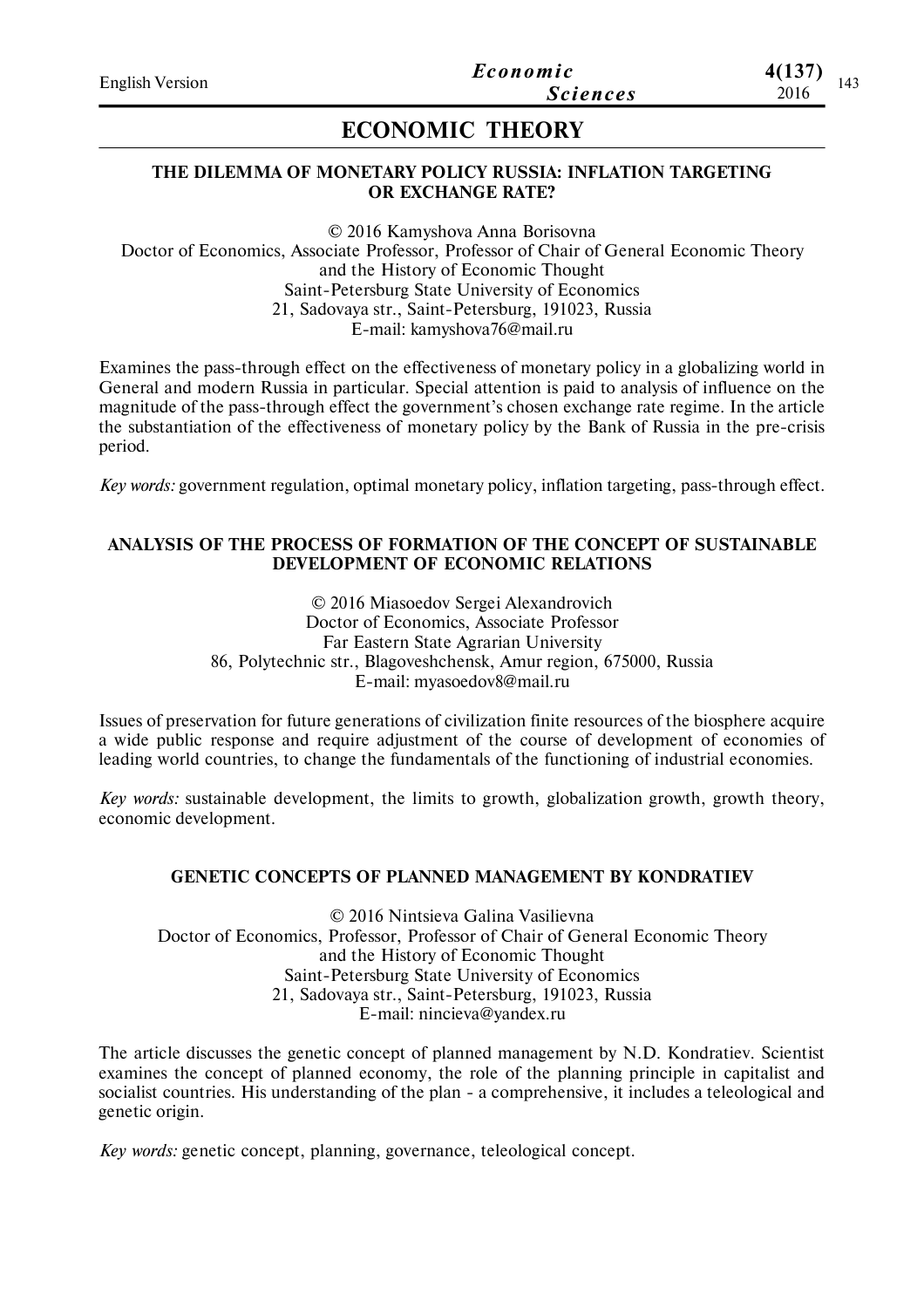|                     | Economic        | 4(137)<br>2016 |
|---------------------|-----------------|----------------|
| 144 English Version | <i>Sciences</i> |                |
|                     |                 |                |

### **ECONOMIC AND LEGAL ASPECTS OF THE RUSSIAN MODEL COMPULSORY HEALTH INSURANCE**

© 2016 Panurin Vladimir Nikolaevich General Director Hospital Information Systems, LLC 12, Sadovaia str., Vladivostok, Primorski krai, 690075, Russia © 2016 Savchenko Irina Ivanovna PhD in Economics, Associate Professor at the Department of Economic Theory © 2016 Sidorova Natalya Georgievna PhD in Economics, Professor at the Department of Economic Theory Far Eastern Federal University 8, Sukhanova str., Vladivostok, Primorski krai, 690950, Russia E-mail: pvn\_his@his-dv.ru, savchenkoii@mail.ru, n0656@yandex.ru

The paper analyzes the economic and legal conditions of the Compulsory Health Insurance (CHI) participants, describes the contradictions of economic and legal conditions of the system participants and the challenges of their relations regulation at the present stage. The characteristics of the CHI Russian model and the issues of its practical realization have been investigated.

*Key words:* compulsory health insurance (CHI), economic and legal regulation of economic interests.

The reference of the parties interests with the economic and legal relations transformation in the health care service and with the quality of reforms conducted in this field has been shown.

The dynamics of the financial support for the program of the government guarantees for free medical care has been analyzed. The sector indicators for the last years show that the declared priority of the organization insurance principles and health care service financing faces the inconsistent and controversial (from this point of view) budget policy. According to the planned volume of the government guarantees for free medical care, planned current and medium- term financial indicators, apparent increase of the declared warranties and financial support imbalance has been forecasted.

The role of the insurance medical organization in the formation of the insurance product has been considered. The issue of the economic substance of the insurance companies competition under the non-commercial nature of the activities has been analyzed. The reasons for legal status slackening of such CHI system economic agent as an insurance medical organization have been determined. The necessity to develop economic tools for the CHI activity regulation and for the competition promotion has been justified.

In addition to the shortage of the financial resource, market mechanisms deceleration is the obstacle for the practical application of the efficient financial methods and health care services controls.

To improve and develop the CHI institutes is the necessary condition to maintain the balance of the CHI participants interests and the conceptual basis to develop both economic mechanism and legal and regulatory CHI framework.

#### *References*

1. Abramov V.Iu. (2007) Insurance: theory and practice. Moscow.

2. Komarov Iu.M. (2013) CHI Requiem. *Medical Bulletin*, 28, pp. 7-15.

3. The basic directions of budgetary policy for 2016 and the planning period of 2017 and 2018 (draft). Ministry of Finance of the Russian Federation. Official site. Available from: http:// www.minfin.ru /ru/document/?id\_4=64713.

4. The report of the operation system of compulsory health insurance of the Russian Federation in 2014. Federal compulsory health insurance fund. Official site. Available from: URL:http:// www.ffoms.ru/upload/medialibrary/f36/f368a0c7666046ccccf1fab4da44cc05.pdf.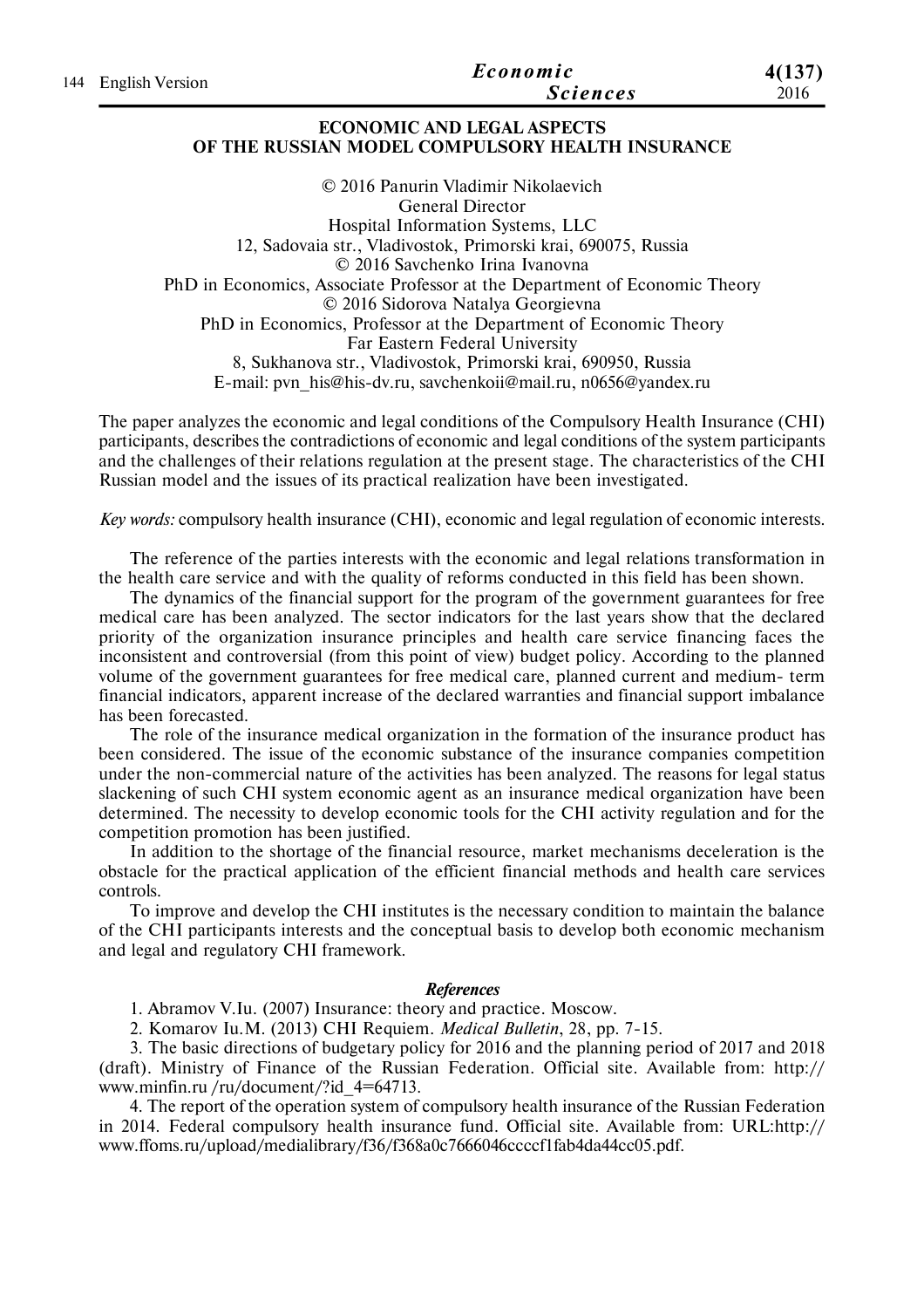| <b>English Version</b> | Economic        | 4(137)      |
|------------------------|-----------------|-------------|
|                        | <i>Sciences</i> | 145<br>2016 |

5. Panurin V.N., Savchenko I.I. (2013) Purposive approach to analysis of economical perspectives of compulsory health insurance agreement participants. *Bulletin of the Pacific State University of Economics*, 2, pp. 79-87.

6. Panurin V.N., Shmykova I.I. (2014) Problems of economic and legal regulation of relations of participants of health insurance. *Pacific Medical Journal*, 2, pp. 98-103.

7. Ulumbekova G.E. Health care in Russia: myths, reality, solutions. Available from: http:// rusrand.ru/analytics/analyticszdravoohranenie-rossii-mify-realnost-reshenija.

## **REENGINEERING IN THE DEVELOPMENT OF THE CATERING INDUSTRY OF THE METROPOLIS**

© 2016 Charyeva Marala Odzharovna Doctor of Economics Russian Academy of National Economy and Public Administration under the President of the Russian Federation 82-1, pr-t Vernadskogo, Moscow, 119571, Russia E-mail: oet2004@ya.ru

The article analyzes modern approaches to the implementation of reengineering in catering, technology, reengineering, re-engineering mechanism of enterprises of the industry of public catering in Moscow, the stages of reengineering.

*Key words:* reengineering, technology for reengineering, usefulness and cost of interventions, models of prospective development of catering.

## **ECONOMICS AND MANAGEMENT OF NATIONAL ECONOMY**

## **PUBLIC OWNERSHIP IN THE SYSTEM OF FACTORS OF ECONOMIC GROWTH**

© 2016 Shiriaeva Rimma Ivanovna PhD in Economics, Leading Researcher Institute of Economics of the Russian Academy of Sciences 32, Nakhimovsky prospect, Moscow, 117218, Russia E-mail: r.shir@mail.ru

The article focuses on the specifics of state owned building that provides additional opportunities for economic growth. The measures for the full realization of these opportunities.

*Key words:* public ownership, public reproduction, socio - economic efficiency, management, government regulation, state-owned companies, economic interests.

The article analyzes the specifics of state property potential. It is noted that the nature of the relationship and state ownership relationships provides the use of its subjects, along with the market mechanisms to improve the economic activity of specific resources enhance economic growth generated by its functioning mechanisms. As this kind of economic growth resources are considered the mechanisms of functioning of state property to compensate the failures of market regulation of the economy. In particular, such a possibility is not always subordinate management of state property need to maximize profits and the possibility of adopting non-market solution in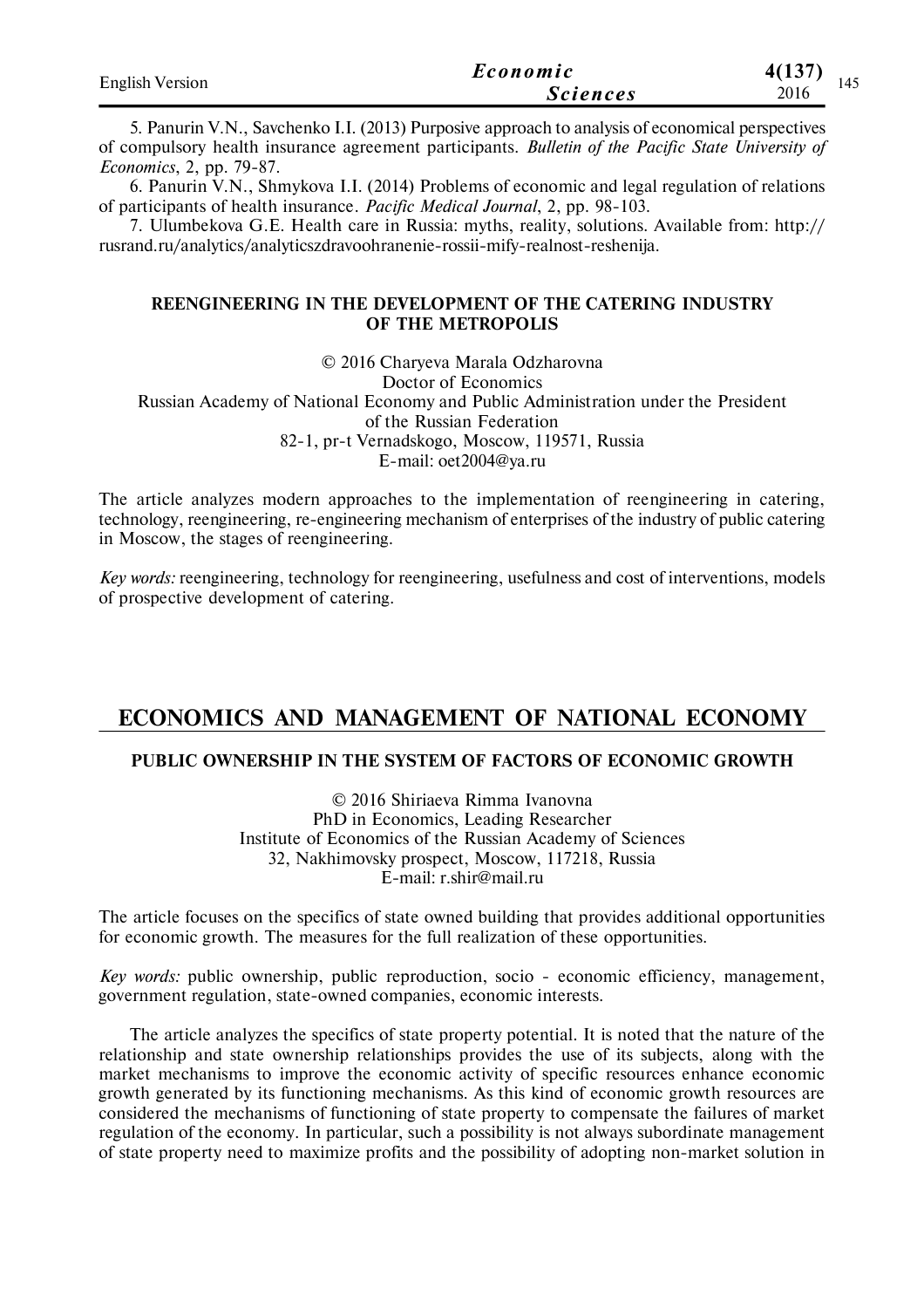|  | 146 English Version | Economic        | 4(137) |
|--|---------------------|-----------------|--------|
|  |                     | <b>Sciences</b> | 2016   |

the management of its use. It is shown that, due to the peculiarities of mechanisms of functioning of state ownership, significantly expands the arsenal of methods of state regulatory impact on economic processes, including through the formation of the institutional capacity of the use not only of economic, but also social resources and sources of growth.

Noting the particular importance of the use of state property building in the transition to innovative type of economic growth is complicated by the economic crisis, and proposed a number of measures to ensure the institutional capacity of its full implementation.

#### **FOREIGN WORKERS IN RUSSIA: ACTUAL PROBLEMS AND MEANS OF SOLUTION**

© 2016 Shavishvili David Fedorovich Doctor of Economics © 2016 Sheinin Leonid Borisovich PhD in Jurisprudence © 2016 Izmailova Nuria Abdulovna PhD in Economics Institute of Economics of the Russian Academy of Sciences 32, Nakhimovsky prospect, Moscow, 117218, Russia E-mail: tzeldner@gmail.com

Russia is center of former national Republics of the USSR. It is fit to extract of all immigrants Labor migrants as contrast to other categories: un-willing; economically non-sustainable; and "grey", whose status needs to be recognized. GDP the migrants create is characterized by its low level and low quality of applications.

*Key words:* labor immigrants, former republics of the USSR, immigrant stream dividing.

Legislation on arriving in Russia migrants wishing to engage in Russia useful legal incomegenerating activities, lagging behind the developments. So, it proved to be ill suited for an influx of refugees from the Ukraine. There is no such thing as "unwanted", "insolvent" (requiring support), as well as "gray" visitors (whose status requires clarification). The selection of such categories is important in relation to the others entering Russia for individuals, because they must act the principle of benevolence. The law does not know such category of workers, like a pendulum (cross-border) migrants; he misses the challenge of facilitating their employment on the basis of reciprocity with Russia's neighbors. Features of labor migrants in Russia missed labor laws.

Out of the flow of labour migrants required to allocate persons coming from CIS and Baltic countries, in order to simplify their registration and the procedure for obtaining work in Russia - in the order of reciprocity with its neighbors, Russia Should revise those regulations that help create immigrant-layer "forced illegal".

You must ensure publication of the official records of the Passport-visa service of the interior Ministry relating to immigration, as well as the relevant reports of the Federal migration service. Without this condition, it is impossible to achieve full support of the immigration policy of the Russian scientific community.

#### *References*

1. Social Security for Migrant Workers - ILO (1996). Geneva.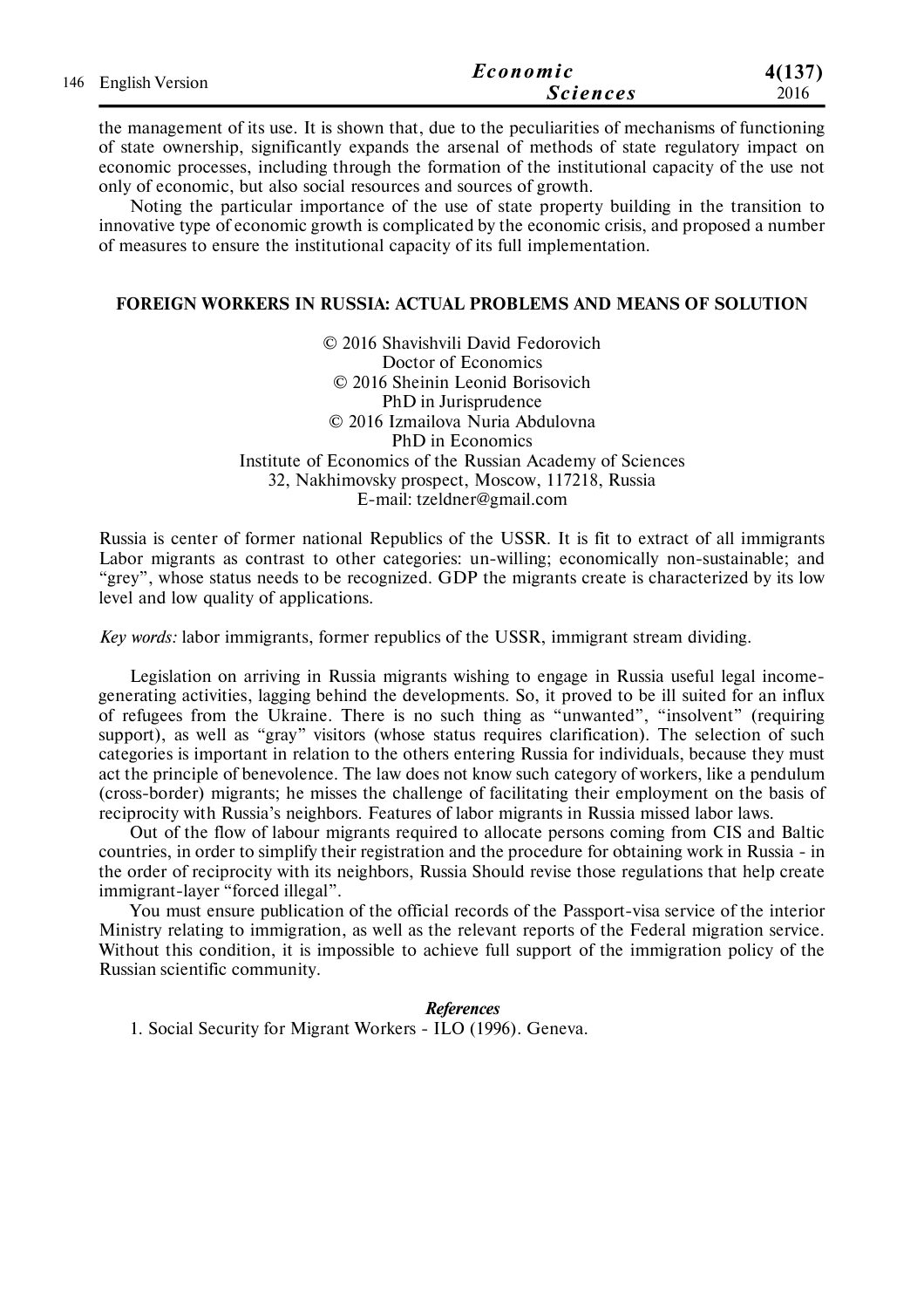| <b>English Version</b> | Economic        | 4(137)<br>47 |  |
|------------------------|-----------------|--------------|--|
|                        | <b>Sciences</b> | 2016         |  |

#### **ACTUAL DIRECTIONS OF INNOVATIVE ACTIVITY IN THE CONSTRUCTION INDUSTRY**

© 2016 Alexeev Andrei Аlexeevich Doctor of Economics, Professor Saint Petersburg State University of Economics b. 21, Sadovaya str., Saint-Petersburg, 191023, Russia E-mail: idc@unecon.ru

This publication proposes the author's view on the current trends and priorities of innovation activity in the construction industry. Dedicated  $R \& D$  areas are considered from the point of impact on the integrated indicators of investment and construction project.

*Key words:* construction industry, innovation.

#### *References*

1. Alexeev A.A. (2015) The mechanism of technological innovation in construction. *Economic Sciences*, 10.

2. Asaul A.N. [et al.] (2015) *Innovation in the construction industry* : monograph. Saint Petersburg.

3. Zavarin D.A. (2014) The main directions of development of construction on the basis of innovation. *Basic Research*, 9 (Part 8), pp. 1805-1810.

4. Oslo Manual (2010) Guidelines for collecting and analyzing data on innovation. Organization for Economic Cooperation and Development, the Statistical Office of the European Communities, translated into Russian, revised second edition, Moscow.

5. Asaul A.N., Koshcheev V.A., Lyulin P.B. Principles of research investment and construction of the complex as an open living system. *Basic research*, 6-1. pp. 120-126.

## **ACTIVATION OF INNOVATIVE PROCESSES OF CONSTRUCTION SECTOR BASED ON THE INFORMATION MODELING**

© 2016 Trofimova Liudmila Afanasievna Doctor of Economics, Professor © 2016 Trofimov Valerii Vladimirovich Doctor of Technical Sciences, Professor © 2016 Pesotskaia Elena Vladimirovna Doctor of Economics, Professor Saint-Petersburg State University of Economics 21, Sadovaia str., Saint-Petersburg, 191023, Russia E-mail: natalia.fomina@mail.ru

The paper investigated the problem of innovative development, innovative activity, technological renovation of the building industry and the establishment of high-tech construction industry on the basis of information modeling.

*Key words:* innovative development, innovative process, life cycle of construction, information modeling, bim-technologies.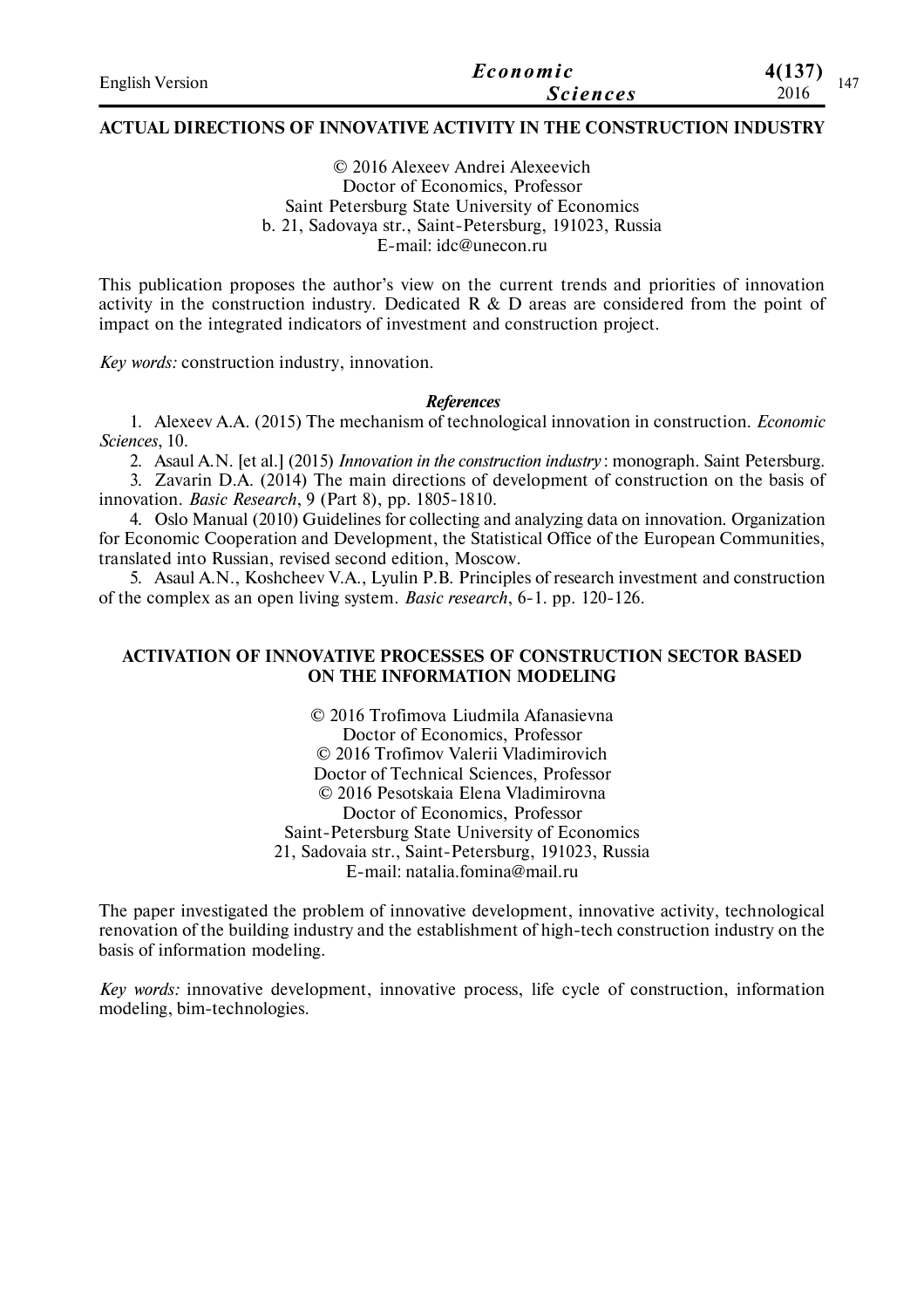| 148 English Version | Economic        | 4(137) |
|---------------------|-----------------|--------|
|                     | <i>Sciences</i> | 2016   |

#### **PRODUCTION CAPABILITIES IMPROVE WORK EFFICIENCY IN DOMESTIC ENGINEERING**

© 2016 Tatarskikh Boris Iakovlevich Doctor of Economics, Professor Samara State University of Economics 141, Soviet Army str., Samara, 443090, Russia E-mail: oisrpp@mail.ru

Formulated direction search of organizational and economic reserves of increase in labor productivity in enterprises of domestic mechanical engineering. We present the dynamics of labor productivity in the engineering industry for the period 1967-2015 gg. and outlines the key factors that influenced the dynamics of labor productivity. Recommendations aimed at accelerating the dynamics of labor productivity.

*Key words:* engineering, factors, reserve potential, technology, productivity, labor efficiency.

Implementation Problems of increase of labor efficiency in mechanical engineering Russia is possible only with the leading pace of scientific and technological progress and, above all by improving the innovation and technological potential of the leading sub-sectors of mechanical engineering. in the domestic mechanical engineering The estimation of the rate of labor productivity in the period 1967-2015 gg. Showing the main factors determining the dynamics of labor productivity. Emphasis is placed on the article the analysis of organizational and economic reserves of increase of productivity. The directions of realization of inter-industry and industry reserves of increase of efficiency of work in the engineering industry.

The data of the dynamics of the use of material, energy and other resources in connection with the investigation of the efficiency of labor problems. The article deals with improving the quality of the labor force under the influence of scientific and technological progress to economic development trends of domestic engineering.

<sup>1</sup>Kadaev S.B. (2015) Labour productivity. *Mashinostroitel*, 9, рр. 18-19.

2 Radukin V.P., Mather G.Y. (1987) *Labour productivity in the engineering industry and reserves of its growth*. Moscow, рр. 41-42.

<sup>3</sup>Fedorov O.V., Tatar B.J., Iakushev A.M. (2016) *Priority sectors of new technological ways*: monograph. Moscow, рp.30, 45-46, 49.

<sup>4</sup>Organizational-economic and technological problems of modernization of the Russian economy (2015) V International scientific and practical conference. Penza, рр. 8-9.

<sup>5</sup> Baranov V.V., Baranov N.V., Muradov A.A. (2015) Construction of multi-level governance system innovation potential of high-tech enterprises. *Innovation*, 8 (202), рр. 51-53.

#### **THEORETICAL ASPECTS OF MANAGEMENT OF INNOVATIVE DEVELOPMENT ENERGY'S COMPLEX OF THE RUSSIAN FEDERATION**

© 2016 Khanseviarov Rustam Idrisovich Doctor of Economics, Professor of Department Economic Theory Samara State University of Economics 141, Soviet Army str., Samara, 443090, Russia E-mail: rust1978@mail.ru

Today, in the age of scarcity of organic raw materials, it is necessary to increase the energy efficiency of the national economy as a priority direction in modernization of the country. In this aspect will become topical management of development of the energy complex as the most socially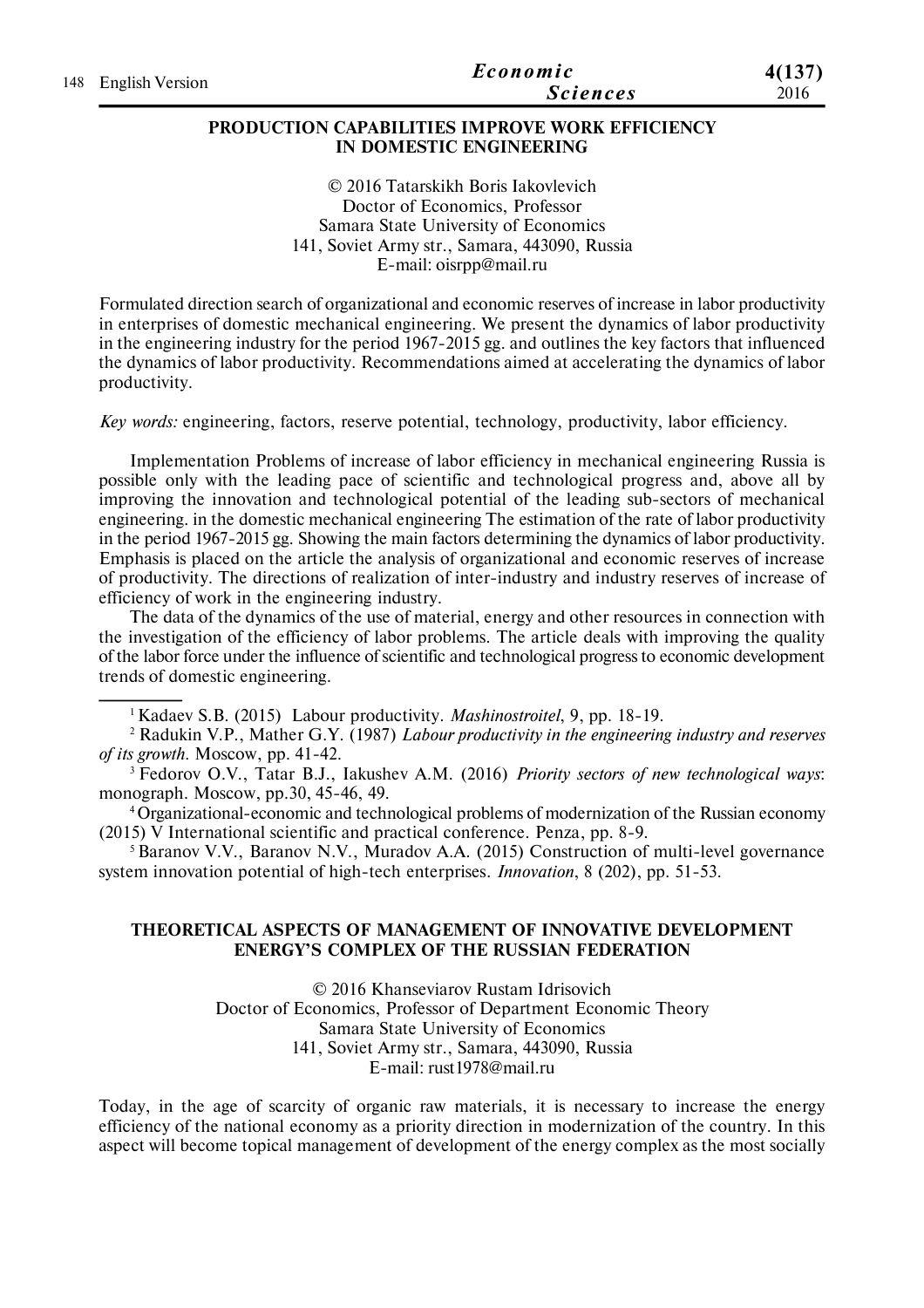| <b>English Version</b> | Economic        | 4(137)<br>149 |
|------------------------|-----------------|---------------|
|                        | <b>Sciences</b> | 2016          |

significant and the most fuel-intensive sector of the economy. The problem of innovative energy management is multifaceted. In this regard, the issues of sector management in the system "economy energy - ecology" in the sphere of decision-making innovation management, and issues of optimal development of the industry in the aspect of modernization allows to create a national model of management development of the energy sector and to propose mechanisms for its implementation.

*Key words:* innovation, innovation management, energy sector, energy efficiency of the economy.

### **TASKS OF INNOVATION DEVELOPMENT AND CORPORATE METHODS OF INVENTORS' STIMULATION**

© 2016 Babakov Alexander Vladimirovich General Director OOO "Gazprom transgaz Moscow" 1, 101, Gazoprovod, the settlement of Sosenskoye, Moscow, 108814, Russia E-mail: Babakov@gtm.gazprom.ru

The article examines evolution of approaches to innovation activity at various stages of economic system development, defines the leading role of innovations in postindustrial society - both at macro- and micro-levels.

In view of the abovementioned, the article represents the system of innovation development tasks in companies and justifies the key role of an incentive system for developers/designers in the process of these tasks implementation.

*Key words:* innovation activity of corporation; organisation and management of innovation processes; consistency of innovations and management business model; factors that prohibit innovation development of corporation; stimulation of innovative products' design; motivation of innovation processes participants.

By applying the tools of system approach the article defines relation between processes of intensification of companies' innovation activity and complex transformation of modern management business-models.

Based on the results of surveys and practical researches the article determines the key factors that influence the characteristics of innovation processes of a business-organisation. The most important of them are the following: human resources capacity of a company, organization of innovation processes management as well as motivation system for creation of own designs/inventions and attraction of know-how from "open" market.

Determination of modern targets of a company's innovation activity and obstacles for its development enabled the author to suggest a complex of priority goals aimed at improvement of innovation processes management and competitiveness of the company. These goals are based on development and introduction of efficient system of material and moral incentives that motivates all participants of innovation processes to achieve excellent final results. First of all, that concerns researchers, as well as manufacturers, commercial departments' staff, investors (financiers).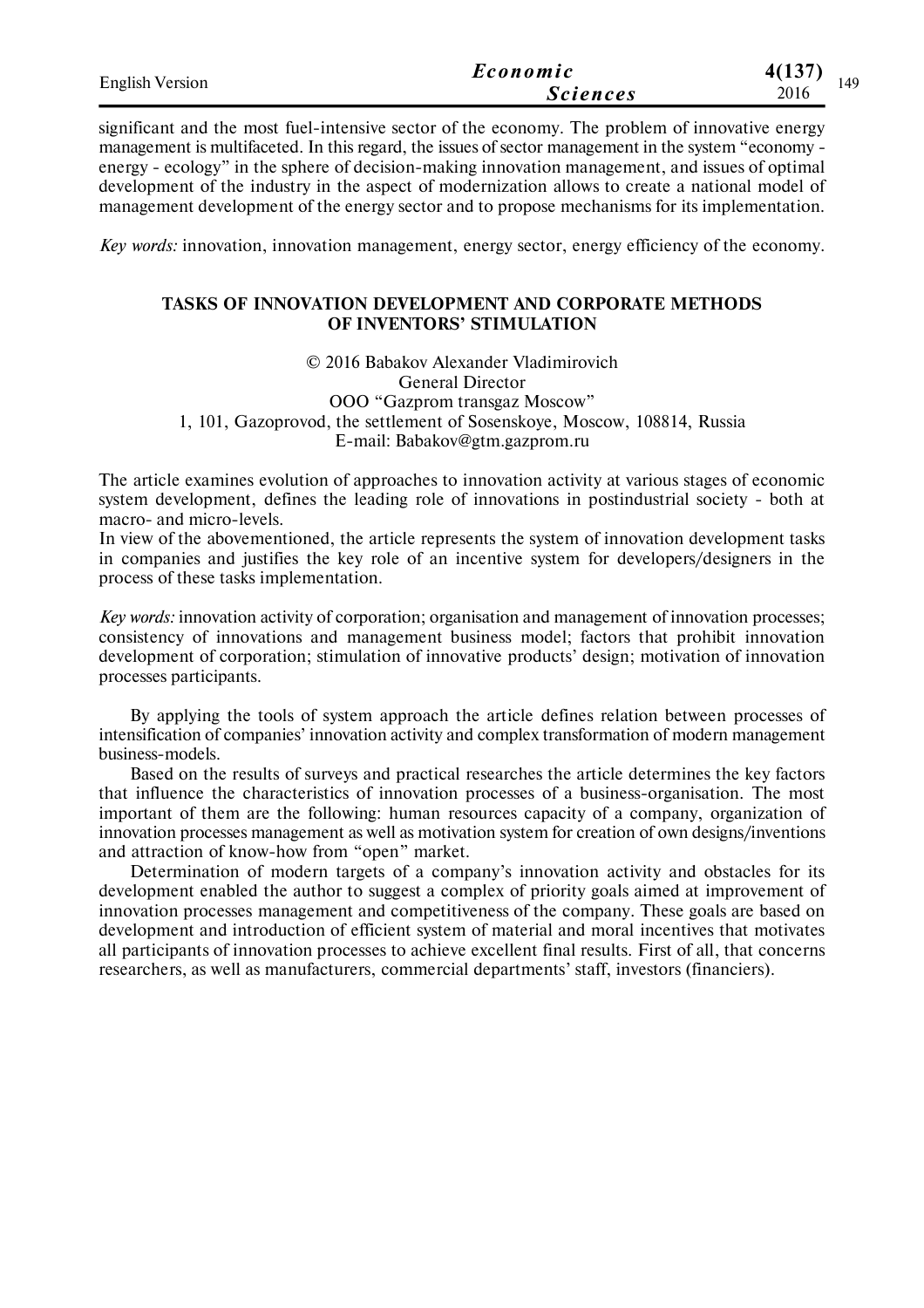| 150 English Version | Economic        | 4(137) |
|---------------------|-----------------|--------|
|                     | <i>Sciences</i> | 2016   |

#### **THE IMPACT OF NOVELTY LEVEL AND TYPE OF IMPLEMENTED INNOVATIONS ON THE TECHNOLOGICAL COMPANIES' COMPETITIVENESS**

© 2016 Zolotareva Marina Evgenievna Lomonosov Moscow State University 937, sector D, GSP-1, Leninskie Gory, Moscow, 119234, Russia E-mail: marina-zolot@mail.ru

The paper examines the impact of the novelty level and type of innovations implemented by technological companies on their competitiveness. The author analyzed current trends of change in the approach to determining the company competitiveness in conditions of increasing pace of innovation development and rising complexity of technological companies' innovation processes.

*Key words:* technological companies, innovations, innovation activity, innovation development, innovation process, competitiveness.

The results of current researches show increasing role of innovation development in tecnological companie's competitiveness. The growing level of tecnological companies competition demonstrate the need for consideration of the innovation's types implemented by companies to maintain competitive positions.

| Novelty degree of<br>innovation                                                                           | <b>Functional</b>                | <b>Basic design and</b><br>structure | <b>Technology of</b><br>production                      | Quality<br>characteristics  | <b>Competitive position</b>                                                                                                                                                      |
|-----------------------------------------------------------------------------------------------------------|----------------------------------|--------------------------------------|---------------------------------------------------------|-----------------------------|----------------------------------------------------------------------------------------------------------------------------------------------------------------------------------|
| Radical                                                                                                   | a fundamentally<br>new           | a fundamentally<br>new               | a fundamentally<br>new                                  | a fundamentally<br>new      | "absolute leader":<br>-new market development;<br>-the absence of competition<br>in the short term period;<br>-strengthening competitive<br>position in the long term<br>period. |
| <b>Combined</b><br>(integrated,<br>complex)                                                               | as existing<br>product / service | as existing product<br>/ service     | the combination<br>of existing factors<br>of production | a fundamentally<br>new      | "tehcnological broker":<br>leadership in the medium<br>and short term period.                                                                                                    |
| Modifying<br>(improving)                                                                                  |                                  |                                      | modified                                                | improved                    |                                                                                                                                                                                  |
| Replacement                                                                                               |                                  | new/modified                         | новая, более<br>эффективная                             | superior to any<br>existing |                                                                                                                                                                                  |
| Partially improved                                                                                        | as existing<br>product / service | modified                             | modified                                                | improved                    | "catching-up<br>development":                                                                                                                                                    |
| Innovation of next<br>generation<br>technologies                                                          |                                  | as existing product<br>/ service     | a fundamentally<br>new                                  | improved                    | -maintaining the existing<br>level of competitiveness;                                                                                                                           |
| Innovations initiating<br>a new kinds of<br>products, services,<br>technologies and<br>management methods | as existing<br>product / service | new/modified                         | new/modified                                            | a fundamentally<br>new      | -providing competitiveness<br>in the short term period.                                                                                                                          |

## **The impact of implemented innovations' novelty level on the technological companies' competitiveness\***

\* Developed by author, based on the: Akimov A.A., Gamidov G.S., Kolosov V.G. (2002) Sistemnye osnovy innovatiki [System basics of innovation]. Saint-Petersburg; Kokurin D.I. (2001) Innovacionnaya deyatelnost [Innovation activity]. Moscow.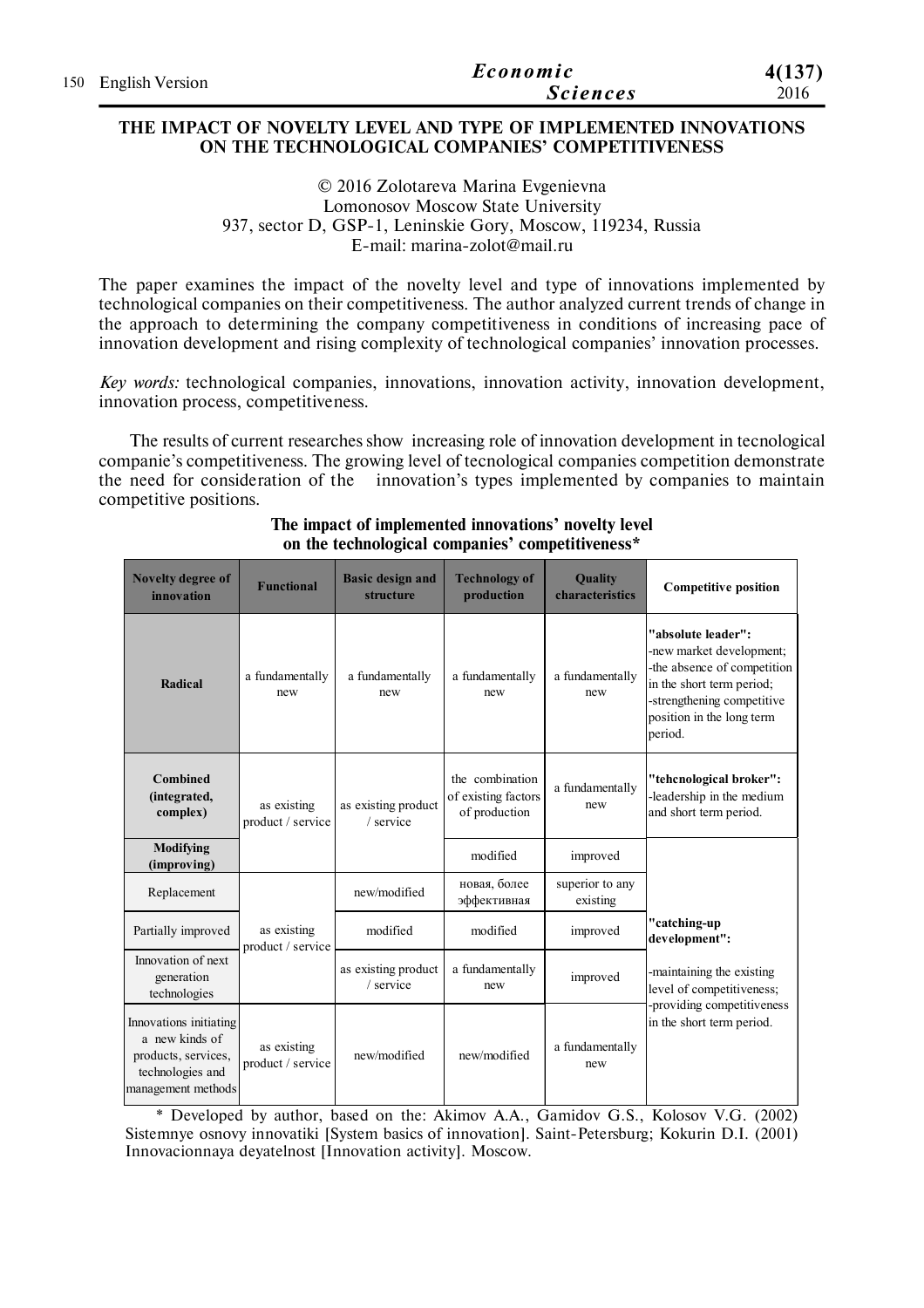| <b>English Version</b> | Economic        | I 41 7 5 V<br>4(13) |
|------------------------|-----------------|---------------------|
|                        | <i>Sciences</i> | 1 J 1<br>2016       |

One of the main factors of the successful innovation development of technological companies is considered to be a new product development<sup>1</sup>. The product innovations are divided into three groups depending on the novelty level (see table): 1) *radical innovations,* 2) *combined (integrated or complex) innovations*, 3) *modifying (improving) innovations*<sup>2</sup> . Modifying innovations may be characterized as: *replacement innovations*, *partially improved innovations* and *innovations of next generation technologies*<sup>3</sup> .

Modifying or improving innovations do not require a large amount of resources, besides the investment and the top-management endorsement, but it can provide only catching-up development. Meanwhile, radical innovations provides the company a leader's strong competitive position, but its implementation require significant transformations in the system of strategic and operational management, cost of almost all kinds of company resources (management, financial, information, industrial and other)<sup>4</sup> .

However, it should be noted that there are alternative points of view are considered in the modern studies. So, for example, A. Hargadon in his study, notes that the basis for a technological breakthrough may not necessarily be a radical development of new technologies, it could be also "technology brokering", which is a successful combination of existing technologies in various industries, business ideas and people capable of implementing them<sup>5</sup>. According to A. Hargadon's theory of "breakthrough ", a key competence of companies - technology brokers, is the ability to solve any problem using the untapped potential of existing technologies and ideas $6$ .

One more progressive modern meaning is that success of technological companies based not only on product and technological innovation and in a greater extent based on the implementation of innovations in various spheres of company's activities. So, L. Keeley allocates three blocks which includes ten types of innovation, which can be implemented by the companies (see picture)<sup>7</sup>. L. Keely suggest companies to focus on the *business models - centric innovations* included network, structure, profit model and process and *experience-centric innovations* in service, distributions channels, brand management and customer engagement and finally to consider *platform-centric innovations* which include innovations in product performance and product system<sup>8</sup>.

The increasing importance of organizational and managerial innovation, innovation of business processes leads to a shift in focus from the assessment of the competitiveness of individual products produced by the company to the assessment of competencies required for system innovation and ensure its continuous innovative development<sup>9</sup>.

According to the theory of key competences developed by G. Hamel and K. Prahalad<sup>10</sup>, longterm competitive advantage of the company lies not in its product portfolio, but in its core competencies to realize a systematic innovation development, that go beyond the development and creation of a single product and influence the activities of the various business units.



*Pic.* **The concept "The ten types of innovation" developed by L. Keely\***

\* Keely L. (2012) Finding the Future First. Digital, October. Available from: http://digitaloctober.ru/ system/stored\_files/89.pdf.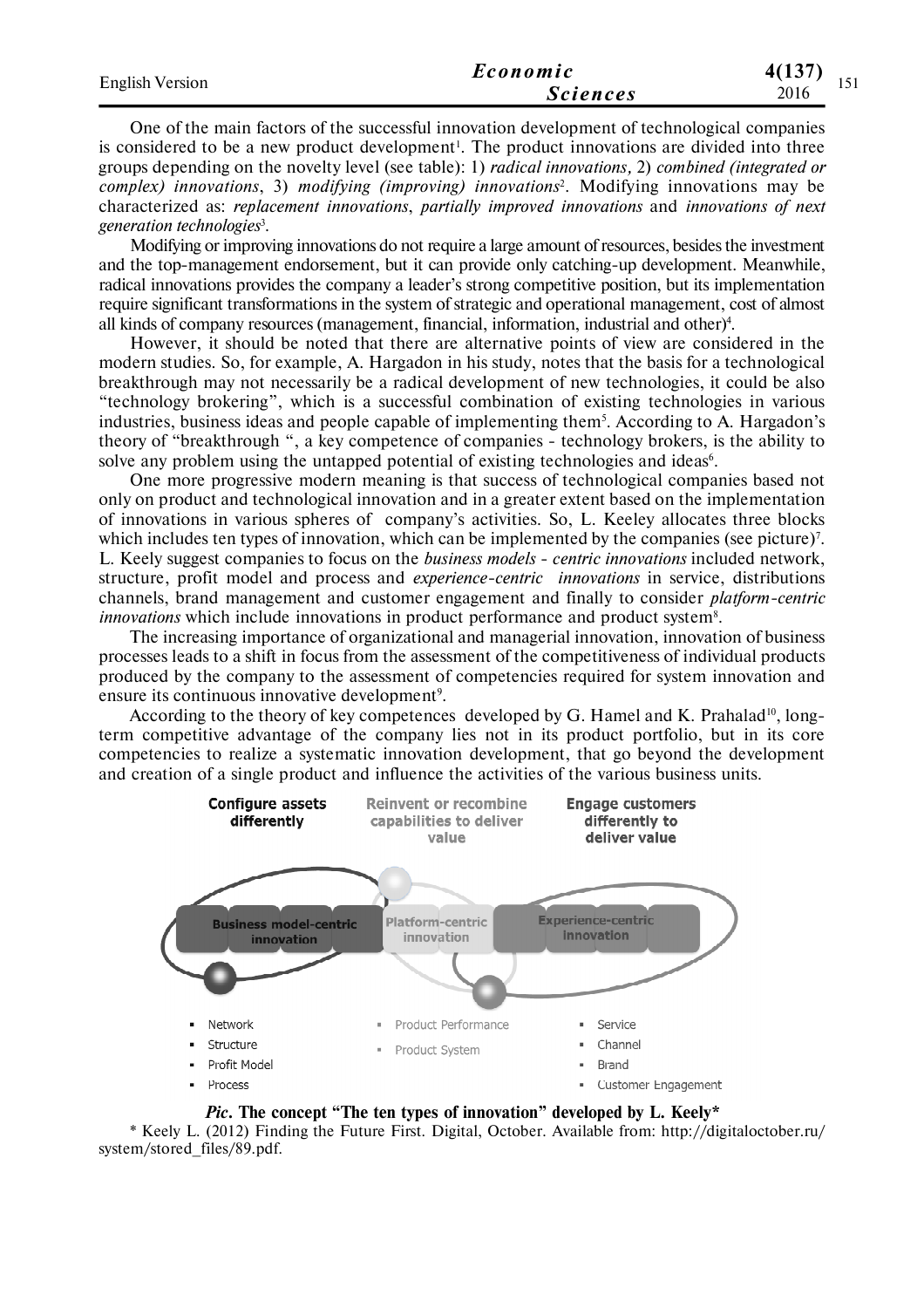| 152 English Version | Economic        | 4(137) |
|---------------------|-----------------|--------|
|                     | <b>Sciences</b> | 2016   |

Thus, under conditions of complexity of innovation process and models of technological companies' innovation development it becomes relevant to consider the concept of "competitiveness" as a set of company's competences, allowing company to innovate and achieve the goals of innovative development systematically to maintain the leading position in the long-term period $^{11}$ .

In these circumstances, system of innovation management of the company that meets the needs of a rapidly evolving external environment becomes the significant driving force in the formation of competences for systematical innovative development.

<sup>1</sup> Gerasina O.N. et al. (2011) Sistemnyj podhod k upravleniyu innovaciyami na promyshlennyh predpriyatiyah [A systematic approach to innovation management in industrial enterprises]. Ed. O.N. Gerasina. Moscow; Geroski P., Machin, S., Van Reenen J. (1993) The Profitability of Innovating Firms. *RAND Journal of Economics*, 24, pp. 198-221. Available from: http://www.jstor.org/ stable/2555757.

<sup>2</sup> Akimov A.A., Gamidov G.S., Kolosov V.G. (2002) Sistemnye osnovy innovatiki [System] basics of innovation]. Saint-Petersburg; Kokurin D.I. (2001) Innovacionnaya deyatelnost [Innovation activity]. Moscow.

<sup>3</sup> Akimov A.A., Gamidov G.S., Kolosov V.G. Op. cit.

<sup>4</sup> Kokurin D.I. Op. cit.

<sup>5</sup> Hargadon A. How Breakthrough Happen: the Surprising Truth about How Companies Innovate. Available from: http://credu.bookzip.co.kr/Resource/Englishbook/PDF/AE30162.pdf.

<sup>6</sup> Keely L. (2012) Finding the Future First. *Digital*, October. Available from: http:// digitaloctober.ru/system/stored\_files/89.pdf.

<sup>7</sup> Keely L. (2012) Innovacionnyj menedzhment [Innovation management]. Stenogram of the lecture Larry Keely. *Digital*, October. Available from: http://digitaloctober.ru/player/content/44. 8 Ibid.

<sup>9</sup> Druzhinnikov E.P., Nikitin A.N., Tkachenko G.I. (2011) Formirovanie i otsenka potenciala konkurentosposobnosti na osnove rezervov ehkonomicheskogo razvitiia predpriyatiia [Formation and evaluation of the potential competitiveness based on the economic development reserves of the enterprise]. Belgorod; Kuzneczova S.A., Markova V.D. (2008) Innovacii i kompetencii kompanii. Rynochnye innovacii v biznese [Innovations and competencies of companies. Market-driven innovation in business]. Upravlenie innovaciyami: problemy, metody i mekhanizmy. Ed. V.V. Titov, V.D. Markova. Novosibirsk, p. 23.

 $10$  Hamel G., Prahalad C.K. (1994) Competing for the future. Harvard Business Review. (julyaugust issue). Available from: https://hbr.org/1994/07/competing-for-the-future.

<sup>11</sup> Kuzneczova S.A., Markova V.D. Op. cit.

#### **TOBIN-Q ACTS AS AN INDICATOR OF INVESTMENT APPRAISAL OF THE IT SECTOR**

© 2016 Belagurov Andrei Olegovich © 2016 Sokolyanskii Vasilii Vasilievich PhD in Medical Sciences, Associate Professor © 2016 Terekhov Valerii Igorevich PhD in Technical Sciences, Associate Professor Bauman Moscow State Technical University building 1, 5, 2 Baumanskaya str., Moscow, 105005, Russia E-mail: belagurov91@rambler.ru, sokolyansky63@mail.ru

The article talks about Tobin-Q that determines investment appraisal of Russian and foreign companies' IT sector.

*Key words:* investment appraisal, Tobin-q, model EVA, the company's IT sector, capitalization, assets, venture capital fund, market value, financial resources.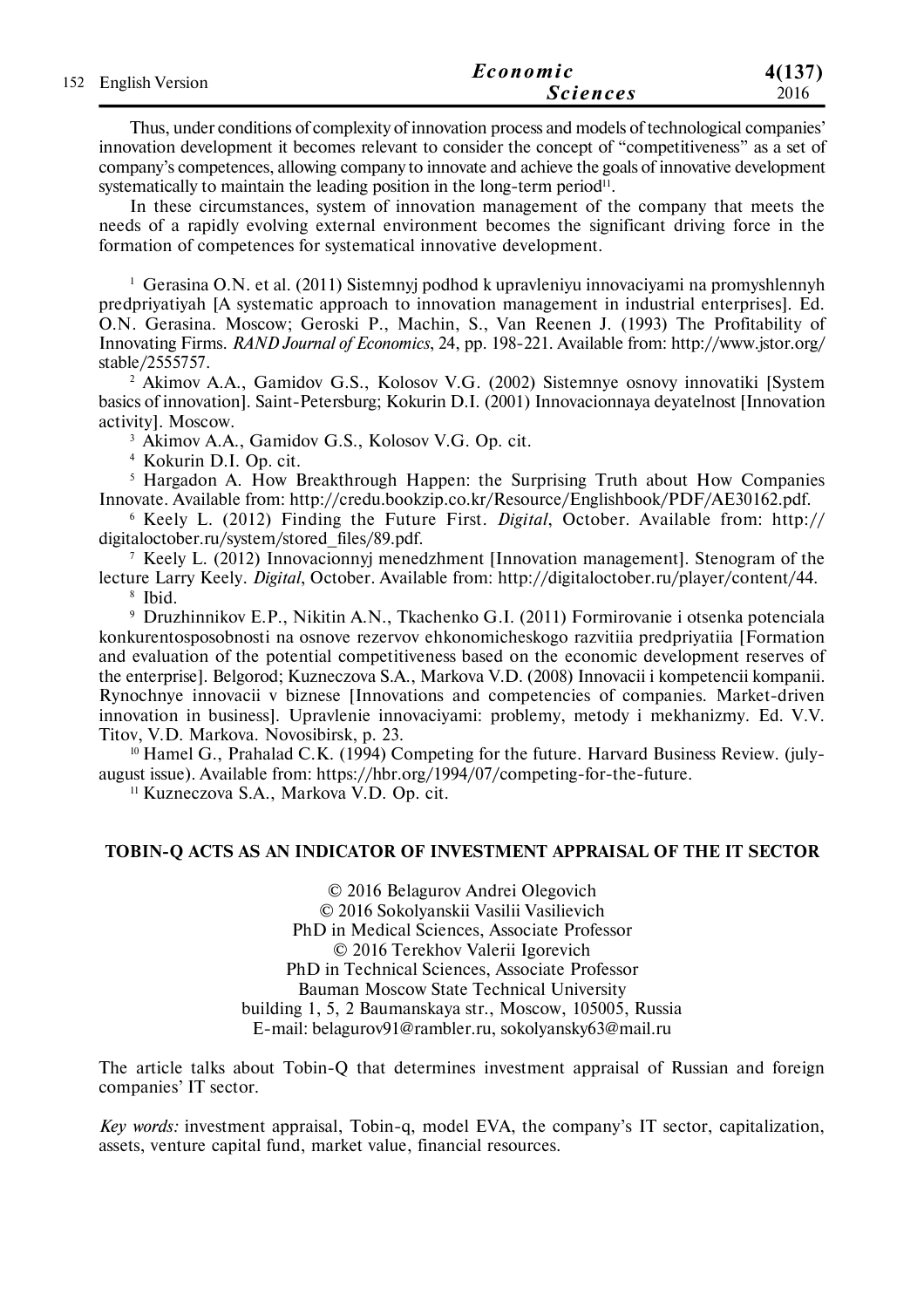| <b>English Version</b> | Economic        | 4(137)      |
|------------------------|-----------------|-------------|
|                        | <i>Sciences</i> | ⊥ັບ<br>2016 |

### **INVESTMENT ACTIVITIES IN RUSSIAN AGROINDUSTRIAL COMPLEX: ACTUAL PROBLEMS AND WAYS OF DEVELOPMENT**

© 2016 Abdulragimov Israil Abdulaliovich State Councilor of the Russian Federation 3 classes, Doctor of Economics, Professor Razumovskii Moscow State University of Technologies and Management (FCU) 73, Zemlianoi val, Moscow, 109004, Russia E-mail: oet2004@ya.ru

The analysis of the most actual problems of investment activities in Russian agroindustrial complex is held in the article. These problems were caused by high risks of agroindustrial production and insufficient development of state support. Author offers the ways for solving of these problems emphasizing the priority of state support of the most competitive companies.

*Key words:* investment, state support, agroindustrial complex, credit policy, production potential.

## **RUSSIAN SUGAR BRANCH: PROBLEMS AND DEVELOPMENT PERSPECTIVES**

© 2016 Iazev Grigorii Valerievich PhD in Economics, Director of Economics and Law Institute Razumovskii Moscow State University of Technologies and Management (FCU) 73, Zemlianoi val, Moscow, 109004, Russia E-mail: oet2004@ya.ru

Russian sugar branch has some development difficulties that are based on external and internal factors alike. On the one hand, there are intensive competition on the global market and high international standards of quality. On the other hand, there are deficit of state support and low level of profile infrastructure development. Author offers directions of these problems solving.

*Key words:* sugar, sugar beet, agroindustrial complex, state support, infrastructure, export.

## **FINANCIAL INDICATORS OF AGRICULTURAL PRODUCTION IN REGIONS CFD: STATISTICAL ANALYSIS**

© 2016 Shumetov Vadim Georgievich Doctor of Economic Sciences, Professor © 2016 Chistiakovа Marina Konstantinovna PhD in Economics, Associate Professor Orel State Agrarian University 69, Generala Rodina str., Orel, 302019, Russia E-mail: chmk162@yandex.ru

The article discusses the dynamics of financial indicators of agricultural production regions of the Central Federal District in the period 2000-2014. It is shown that the time series of the volume of production can be approximated by the exponential model at current prices. In order to avoid the impact of uncontrollable factors, it is suggested in the following analysis of the regional indicators used OLS model parameters - the calculated volume of production in 2014 and the growth rate index. It is shown that the dynamics of agricultural producer price index of production facilities in the regions of the Central Federal District in this period can be approximated by the exponential model obtained the OLS estimation of their parameters. There was a negative correlation between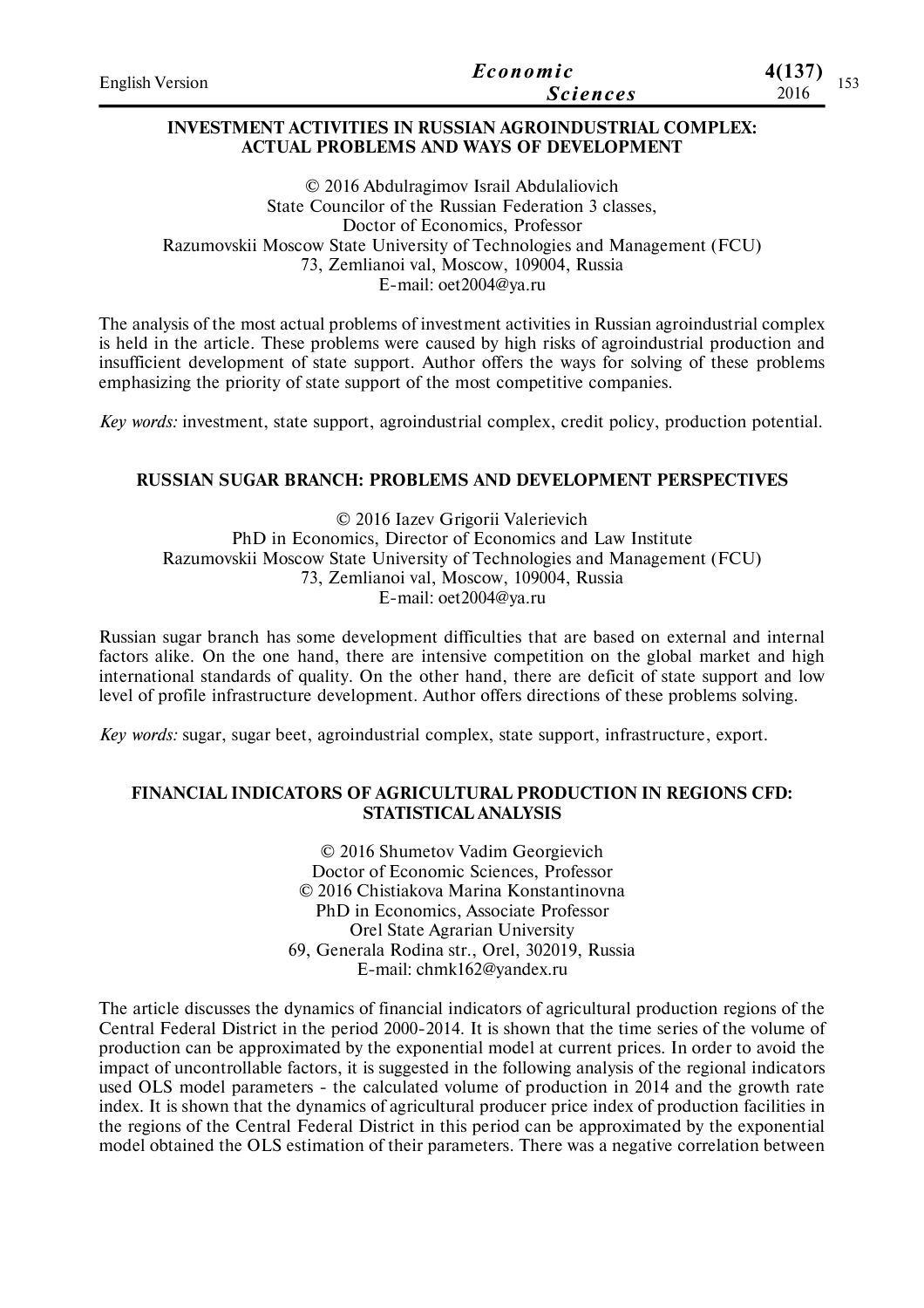| 154 English Version | Economic        | 4(137) |
|---------------------|-----------------|--------|
|                     | <b>Sciences</b> | 2016   |

the rate of growth of agricultural production with the index of producer prices. It is concluded that the index of producer prices of agricultural products can be an indicator of the level of management in the regions.

*Key words:* regions of the Central Federal District, agricultural products, production capacity, the time series, the current price, the exponential model, the OLS estimation.

#### *References*

1. Biuiul' A., Tsiofel' P. (2002) SPSS: *Iskusstvo obrabotki informacii. Analiz statisticheskih dannyh i vosstanovlenie skrytyh zakonomernostej*. Sankt-Peterburg, 2002.

2. Oldenderfer M.S., Bljeshfild R.K. (1989) Klasternyj analiz // *Faktornyj, diskriminantnyj i klasternyj analiz*. Moskva, pp.139-215.

3. Regiony Rossii (2010) Social'no-jekonomicheskie pokazateli. 2010: Stat. sb. / Rosstat. Moskva.

4. Regiony Rossii (2015) Social'no-jekonomicheskie pokazateli. 2015: Stat. sb. / Rosstat. Moskva.

5. Tatarova G.G. (2007) Osnovy tipologicheskogo analiza v sociologicheskih issledovanijah: Uchebnoe posobie. Moskva.

6. Shumetov V.G. (2011) Ispol'zovanie jekonometricheskih modelej v analize prostranstvennovremennyh dannyh. In: Matematika i ee prilozhenija. Jekonomicheskoe prognozirovanie: modeli i metody. M-ly mezhdunar. n.-prakt. konf. Voronezh, pp. 365-366.

7. Shumetov V.G. (2001) Klasternyj analiz v regional'nom upravlenii. Orel.

8. Shumetov V.G. (2016) Metodicheskie aspekty tipologizacii regionov po pokazateljam demograficheskoj nagruzki (na primere Central'nogo federal'nogo okruga) // *Human Progress*. T. 2,1. URL: http://progress-human.com.

9. SPSS Base 8.0 dlja Windows. Rukovodstvo po primeneniju. Perevod-Copyright 1998 SPSS Rus'.

#### **ORGANIZATIONAL-ECONOMIC MECHANISM FOR ENSURING THE INNOVATIVE DEVELOPMENT OF ORGANIZATIONS**

© 2016 Golovko Olga Igorevna Samara State University of Economics 141, Soviet Army str., Samara, 443090, Russia E-mail: rust1978@mail.ru

This article presents recognition of innovation as the main factor of development innovative processes. The system of management innovative processes in the market conditions is converted, interaction forms of participants in reproductive process are becoming a new kind, integration of the various stages and functions of the reproductive process develops.

*Key words:* innovations, innovation process, commercialization.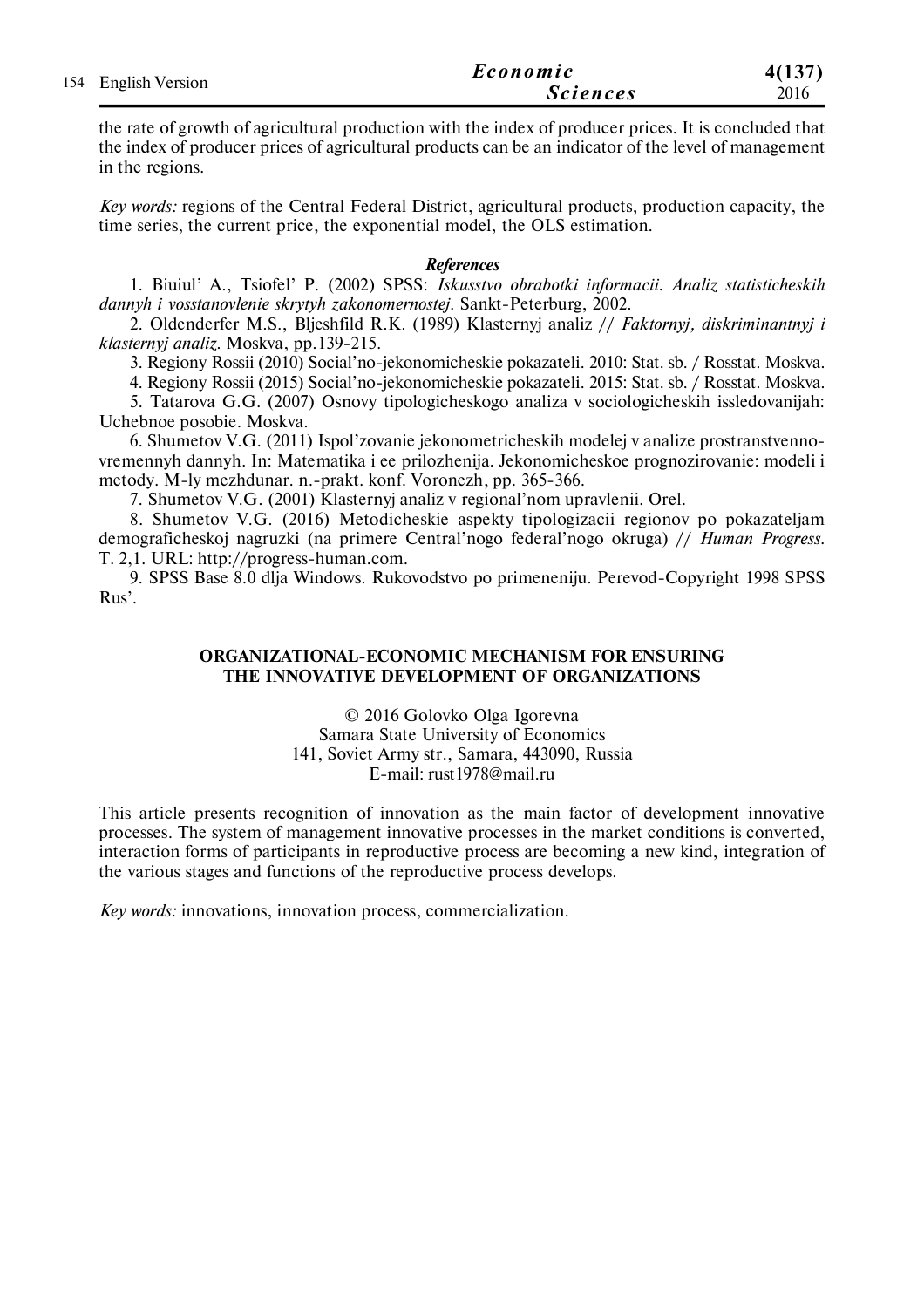| <b>English Version</b> | Economic        | 4(137)<br>.   |
|------------------------|-----------------|---------------|
|                        | <b>Sciences</b> | 1 J J<br>2016 |

#### **THE FUNCTIONAL BASIS OF RESOURCE PROVIDING OF PUBLIC SERVICES PRODUCTION AND ITS EFFICIENCY**

© 2016 Zubkov Eduard Igorevich PhD in Technical Sciences Institute of Economics of the Russian Academy of Sciences 32, Nakhimovsky prospect, Moscow, 117218, Russia head of Department for control and regulation of the contract system in the procurement area of the Lipetsk region 1, Plekhanov square, Lipetsk, 398050, Russia E-mail: zedi00 @ mail.ru

The functional basis of resource providing of production as one of their key sources of maximizing of the activity efficiency of the social sphere organizations and increasing of the satisfaction level of consumers of public services is considered. The potential structure of the functional basis of resource providing making up the complex conditions for the efficient production of public services is formed.

*Key words:* the public services production, resources providing, functional basis of activity, added effects.

The formation of high-quality public services for consumers is a priority production purpose

of social economic sector. The key movement in this direction should be to focus on the production of the final economic product more suitable for the needs and demand of a particular consumer within the paradigm of the customization of public services. This is possible if the condition is more effective adaptation of key activities and resources purchased by the manufacturer under requirements of the consumer.

One such strategic sources for the social sphere producers should be a system of resource providing of public services production and its key functions directed to the effective purchasing of resources (goods, works, services) with the desired characteristics for maximum customer satisfaction. Therefore, the functional basis of resource providing should be considered by the public services producer as a bunch of potential opportunities, guaranteeing the realization of economic priorities in an effective model of production aimed at achieving the target individual effects of consumer's satisfaction. Today, the realization of these functions needs to be formalized functional technologies which are formed at the producer level, able to ensure sustainable reproduction and the maximization of a given productivity and efficiency of activity.

Thus, the effective "functional basis" of resource providing of social sphere organization, formed for the purpose of producing better public services involves the creation at the producer level of *a single functional complex*, as a set do not exclude functions that require effective cycle of its realization, key factors for which is the integrity, economic/technological capabilities and professional capacities of performers.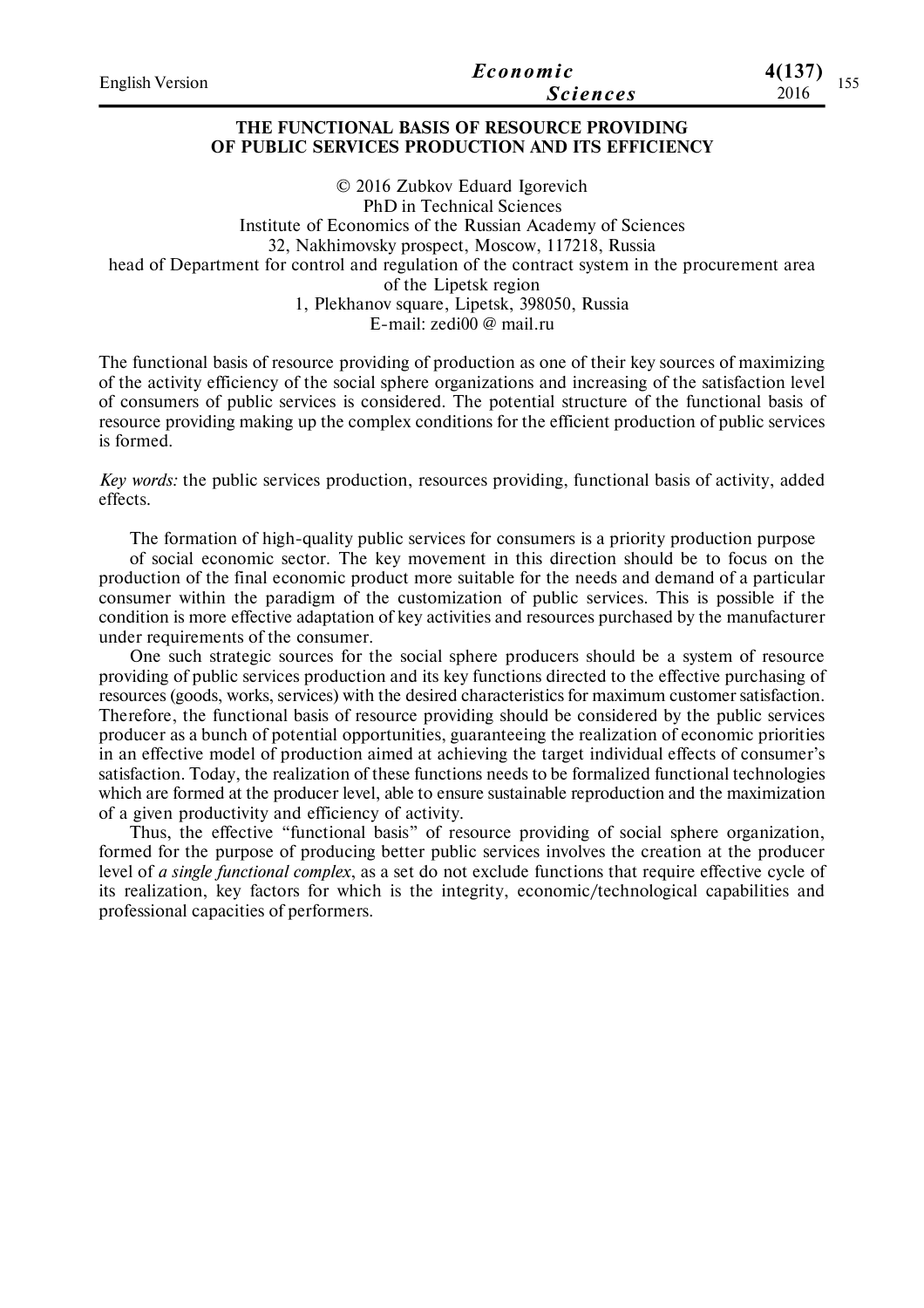|                     | Economic        | 4(137) |
|---------------------|-----------------|--------|
| 156 English Version | <b>Sciences</b> | 2016   |

## **FINANCE, MONEY CIRCULATION AND CREDIT**

## **FINANCIAL PLANNING AND FORECASTING IN THE SYSTEM OF SOCIAL CONTROL**

© 2016 Kankulova Marginal Iliasovna Doctor of Economics, Professor State and Municipal Finances Saint-Petersburg State University of Economics 191023, St. Petersburg, Sadovaya St. 21 E-mail: kankulova@mail.ru

The article defines the content of the concepts and functions of the state of financial planning and forecasting; characterized by various instruments of financial planning horizon and proved their role in the planning system; analyzes the implementation of the budget functions as an economic category through the formation, execution and control of execution of the budget plan as a basic financial plan for the state; substantiates the relationship of strategic planning and forecasting document with the budget planning; argued the value of the program budget planning format; is determined by the main purpose of the budget forecast as a document to provide a correlation between the objectives of social and economic policy, as reflected in government programs, and financial resources allocated for the implementation of these objectives in the long term and in line with budget projections for a three year period.

*Key words:* state financial planning and forecasting, national programming, the state program, the program budget, the budget strategy.

# **WORLD ECONOMY**

## **THE ROLE AND STRATEGIC PRIORITIES OF RUSSIA IN THE WORLD MARKETS OF OIL AND GAS IN MODERN CONDITIONS OF GLOBALIZATION OF WORLD ENERGY**

© 2016 Kirillov Viktor Nikolaevich Doctor of Economics, Professor of Department of World Economy State University of Management 99, Riazanskii prospekt, Moscow, 109542, Russia © 2016 Solomonov Alexei Pavlovich PhD in Economics, Associate Professor of Government, Municipal and Corporate Governance Ryazan State Radio Engineering University 59/1, Gagarina str., Riazan, 390005, Russia E-mail: kirillov44@yandex.ru, elena\_solomonov@mail.ru

In Russia the industries of fuel and energy complex make the basis of the economy and promote life support of almost all other industries of national economy, in many respects determining key parameters of social and economic development of the country and its economic security. In the article the assessment of strategic priorities of positioning of Russia in the world oil and gas market in the conditions of globalization of world power is carried out.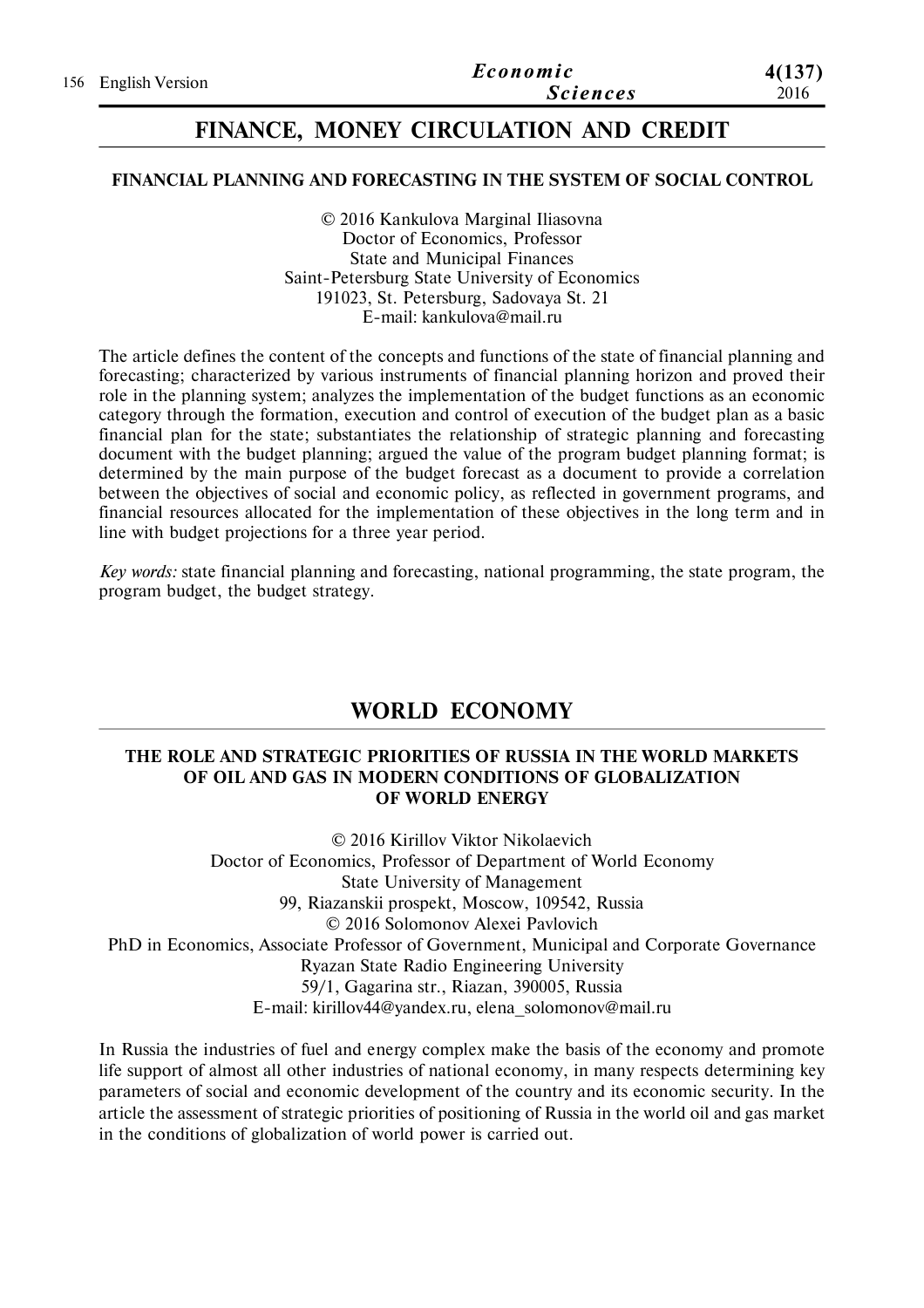| <b>English Version</b> | Economic        | 4(137)<br>. |
|------------------------|-----------------|-------------|
|                        | <i>Sciences</i> | 157<br>2016 |

*Key words:* world oil market, oil and gas complex, oil industry, oil production, export.

#### *References*

1. Bashmakov I. (2011) Budet li ehkonomicheskij rost v Rossii v seredine XXI veka? *Voprosy ehkonomiki*, 3.

2. Katiuha P.E. (2013) *Vliianie kon"yunktury mirovogo neftyanogo rynka na ehvoliuciyu rossijskogo neftetrejdinga* : avtoref. dis. ... kand. ehkon. nauk: 08.00.14. Moscow.

3. Korzhubaev A.G., Eder L.V., Mamahatov T.M. (2011) Rossiia na mirovyh rynkah nefti i nefteproduktov. *Burenie i neft'*, 5.

4. Pavlovskaia A.V., Bogatyrev A.E. (2012) Ehffektivnost' innovacionnogo razvitiya magistral'nogo transporta nefti na Evropejskom Severe. *Problemy ehkonomiki i upravleniya neftegazovym kompleksom*, 6.

5. Poliakova T.V. (2013) *Tendencii razvitiya mirovogo rynka nefti i vneshneehkonomicheskie interesy Rossii* : avtoref. dis. ... kand. ehkon. nauk: 08.00.14. Moscow.

6. Proekt Energeticheskoj strategii RF na period do 2035 g. (red. ot 27.02.2014). Moscow. Available from: http://www.minenergo.gov.ru/documents/razrabotka/17878.html.

7. Rasporyazhenie Pravitel'stva RF ot 13.11.2009  $\Box$  1715-r "Ob EHnergeticheskoj strategii Rossii na period do 2030 goda".

8. Rafikova N.T., Trofimchuk T.S., Trofimchuk A.S. (2012) Razvitie dobychi nefti v Rossii i Respublike Bashkortostan. *Problemy ehkonomiki i upravleniya neftegazovym kompleksom*, 3.

9. Spravochnye materialy k soveshchaniyu po voprosu "O proekte general'noj skhemy razvitiya neftyanoj otrasli na period do 2020 goda". Available from: http://archive.premier.gov.ru/visits/ru/ 12744/info/12751.

10. Eder L.V. et al. (2014) Dobycha, pererabotka i ehksport nefti i nefteproduktov v Rossii. *Vestnik Tyumenskogo gosudarstvennogo universiteta*, 4.

11. Eder L.V., Filimonova I.V., Provornaya I.V. (2012) Neftyanaya promyshlennost' Rossii v 2011 godu. *Problemy ehkonomiki i upravleniya neftegazovym kompleksom*, 7.

12. BP Statistical Review of World Energy - 2014 (2014). London, p. 9.

13. BP Statistical Review of World Energy - 2015. (2015) London, June, p. 6.

14. Hubbert M. (1956) *Nuclear energy and the fossil fuels*. p. 57. Available from: http:// energycrisis.biz/hubbert/1956/1956.pdf.

15. Moderating risks, bolstering growth: Russian economic report (2012). *World bank*. April, 27, p. 23.

16. Russia Assessment Results Summary - Allocated Resources. Available from: http:// certmapper.cr.usgs.gov/data/we/dds60/wecont/regions/reg1/r1russ.pdf.

17. The World in 2050: Beyond the BRICs: Emerging Market Growth Prospects (2008). *PwC LLP*, March.

## **DEVELOPMENT TRENDS OF EUROPEAN INNOVATION CLUSTERS**

© 2016 Belousova Elena Alexandrovna Financial University under the Government of the Russian Federation 49, Leningradskiy prospekt, Moscow, 125993, Russia

E-mail: Belousova.elle@gmail.com

Economic activity in clusters tends to concentrate in certain areas, thus clusters contribute much to the regional development and help to overcome economic disparities. During the last 20 years, the European Commission has been paying special attention to the development of cluster policy. Today, a number of trends of European cluster policy can be identified, such as: promotion of cluster initiatives in emerging industries, formation of a world-class clusters, strengthening intersectoral cooperation of clusters, development of new mechanisms of redistribution of resources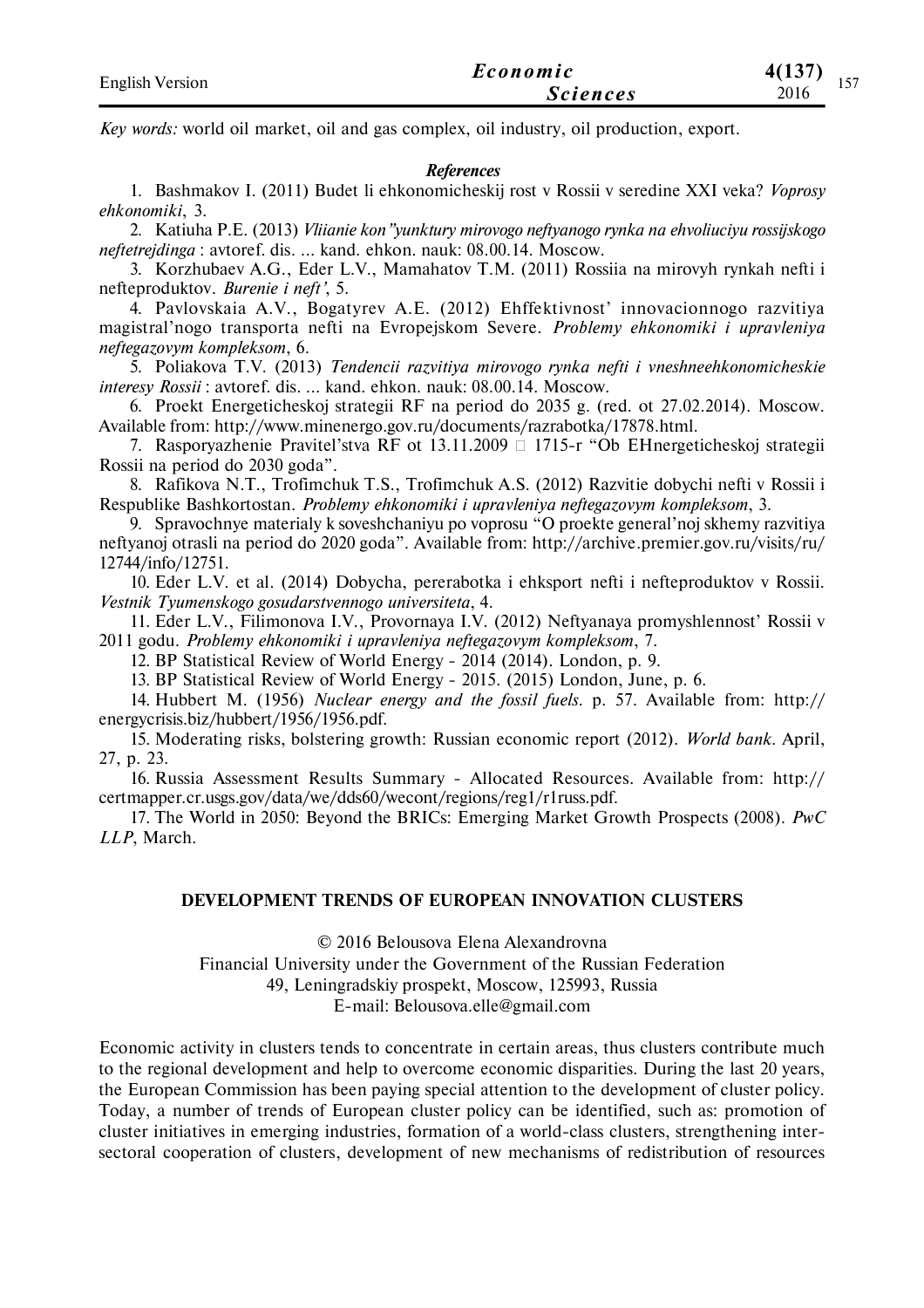|  | 158 English Version | Economic        | 4(137) |
|--|---------------------|-----------------|--------|
|  |                     | <b>Sciences</b> | 2016   |

within the cluster organizations, use of new methods to assess the cluster potential. The analysis of European experience of cluster initiatives, as well as modern trends helps to determine the advantages and drawbacks of the existing forms of Russian clusters.

*Key words:* clusters, cluster partnership, specialization, emerging industry, European Cluster Observatory.

#### *References*

1. Cluster Programmes in Europe (2015) *European Cluster Observatory Report*, September, p. 11.

2. European Cluster Panorama (2014) *European Cluster Observatory report*, October, p. 1.

3. Extension of the European Cluster Observatory: Promoting better policies to develop worldclass clusters in Europe. Available from: http://www.emergingindustries.eu/Upload/CMS/Docs/ Policy\_roadmap.pdf.

4. Available from: http://www.innovationclusters.no/globalassets/filer/nic/verktoy-filer/clustergreenbook-2.0.pdf.

5. Innovation Clusters in Europe: A statistical analysis and overview of current policy support. *European Commission.*

6. Pamminger W. (2014) Cluster Academy Workshop: Learning from a "cluster region". Presentation at the 17th TCI Global Conference "Creating shared value through clusters for a sustainable future", 10-13 November, Monterrey, Mexico. Available from: http://www.slideshare.net/ TCINetwork/tci2014-11-novclusterlabswerner-pamminger.

## **DYNAMICS OF COMMODITY AND REGIONAL STRUCTURE OF FOREIGN TRADE OF THE REPUBLIC OF KOREA (1992-2014)**

© 2016 Atiukov Igor Gennadievich Russian University of Peoples' Friendship 6, Miklukho-Maklaia str., Moscow, 117198, Russia E-mail: oet2004@ya.ru

The article deals with the commodity and regional structure of foreign trade of the Republic of Korea, which is one of the largest foreign trade economies in the Asia-Pacific region. In 2014, the trading partners of the Republic of Korea were more than 220 countries and territories, the country's share in global exports of goods amounted to  $3.01\%$  (7<sup>th</sup> place in the world, have a similar share of France and Italy), in imports of 2.75% ( $9<sup>th</sup>$  place in the world have a similar share of the Netherlands and Canada), and the total volume of foreign trade turnover exceeded US \$ 1 trillion. The dynamics of trade change the geographical and commodity structure of exports and imports in connection with the main macroeconomic indicators are also analyzed in the article.

*Key words:* Republic of Korea, international trade, export, import, foreign trade balance, commodity turnover.